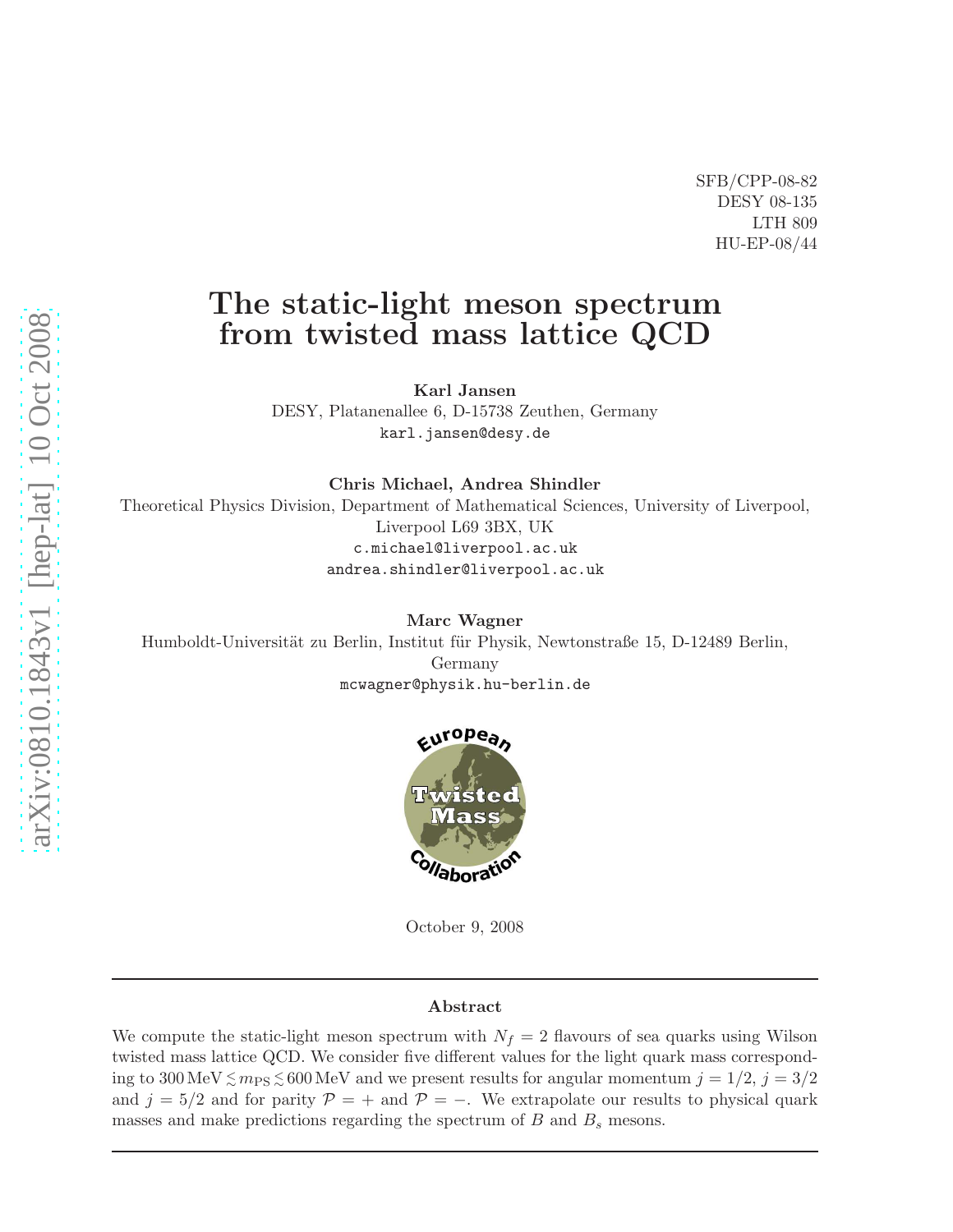### 1 Introduction

A systematic way to study  $B$  and  $B<sub>s</sub>$  mesons from first principles is with lattice QCD. Since  $am_b > 1$  at currently available lattice spacings for large volume simulations, one needs to use for the b quark a formalism such as Heavy Quark Effective Theory (HQET) or Non-Relativistic QCD. Here we follow the HQET route, which enables all sources of systematic error to be controlled.

In the static limit a heavy-light meson will be the "hydrogen atom" of QCD. Since in this limit there are no interactions involving the heavy quark spin, states are doubly degenerate, i.e. there is no hyperfine splitting. Therefore, it is common to label static-light mesons by parity  $P$  and total angular momentum of the light degrees of freedom j with  $j = |l \pm 1/2|$ , where l denotes angular momentum and  $\pm 1/2$  the spin of the light quark. An equivalent notation is given by  $S \equiv (1/2)^{-}$ ,  $P_{-} \equiv (1/2)^{+}$ ,  $P_{+} \equiv (3/2)^{+}$ ,  $D_{-} \equiv (3/2)^{-}$ , ... The total angular momentum of the static-light meson is either  $J = j + 1/2$  or  $J = j - 1/2$ , where both states are of the same mass. Note that in contrast to parity, charge conjugation is not a good quantum number, since static-light mesons are made from non-identical quarks.

The static-light meson spectrum has been studied comprehensively by lattice methods in the quenched approximation with a rather coarse lattice spacing [\[1\]](#page-18-0). Lattice studies with  $N_f = 2$ flavours of dynamical sea quarks have also explored this spectrum [\[2,](#page-18-1) [3,](#page-18-2) [4,](#page-18-3) [5,](#page-18-4) [6,](#page-18-5) [7\]](#page-18-6). Here (cf. also  $[8]$ ) we use  $N_f = 2$  and are able to reach lighter dynamical quark masses, which are closer to the physical  $u/d$  quark mass, so enabling a more reliable extrapolation. Note that in this formalism, mass differences in the heavy-light spectrum are  $\mathcal{O}(a)$  improved so that the continuum limit is more readily accessible.

In this paper, we concentrate on the unitary sector, where valence quarks and sea quarks are of the same mass. This is appropriate for static-light mesons with a light quark, which is  $u/d$ . We also estimate masses of static-light mesons with light s quarks, albeit with a sea of two degenerate s instead of u and d. Within the twisted mass formalism, it is feasible to use  $N_f = 2 + 1 + 1$ flavours of dynamical sea quarks, which will give a more appropriate focus on the static-strange meson spectrum with light sea quarks.

In HQET the leading order is just the static limit. The next correction will be of order  $1/m_Q$ , where  $m_Q$  is the mass of the heavy quark. This correction is expected be relatively small for b quarks, but larger for c quarks. Lattice methods to evaluate these  $1/m<sub>O</sub>$  contributions to the B meson hyperfine splittings have been established and tested in quenched studies [\[9,](#page-18-8) [10\]](#page-18-9). We intend to explore these contributions using lattice techniques subsequently. An alternative way to predict the spectrum for B and  $B_s$  mesons is to interpolate between D and  $D_s$  states, where the experimental spectrum is rather well known, and the static limit obtained by lattice QCD assuming a dependence as  $1/m_Q$ . Thus the splittings among B and  $B_s$  mesons should be approximately  $m_c/m_b \approx 1/3$  of those among the corresponding D and  $D_s$  mesons.

For excited  $D_s$  mesons, experiment has shown that some of the states have very narrow decay widths [\[11\]](#page-18-10). This comes about, since the hadronic transitions to  $DK$  and  $D_sM$  (where M is a flavour singlet mesonic system, e.g.  $\eta'$ ,  $\pi\pi$  or  $f_0$ ) are not allowed energetically. The isospin violating decay to  $D_s\pi$  together with electromagnetic decay to  $D_s\gamma$  are then responsible for the narrow width observed. A similar situation may exist for  $B<sub>s</sub>$  decays and we investigate this here using our lattice mass determinations of the excited states. This will enable us to predict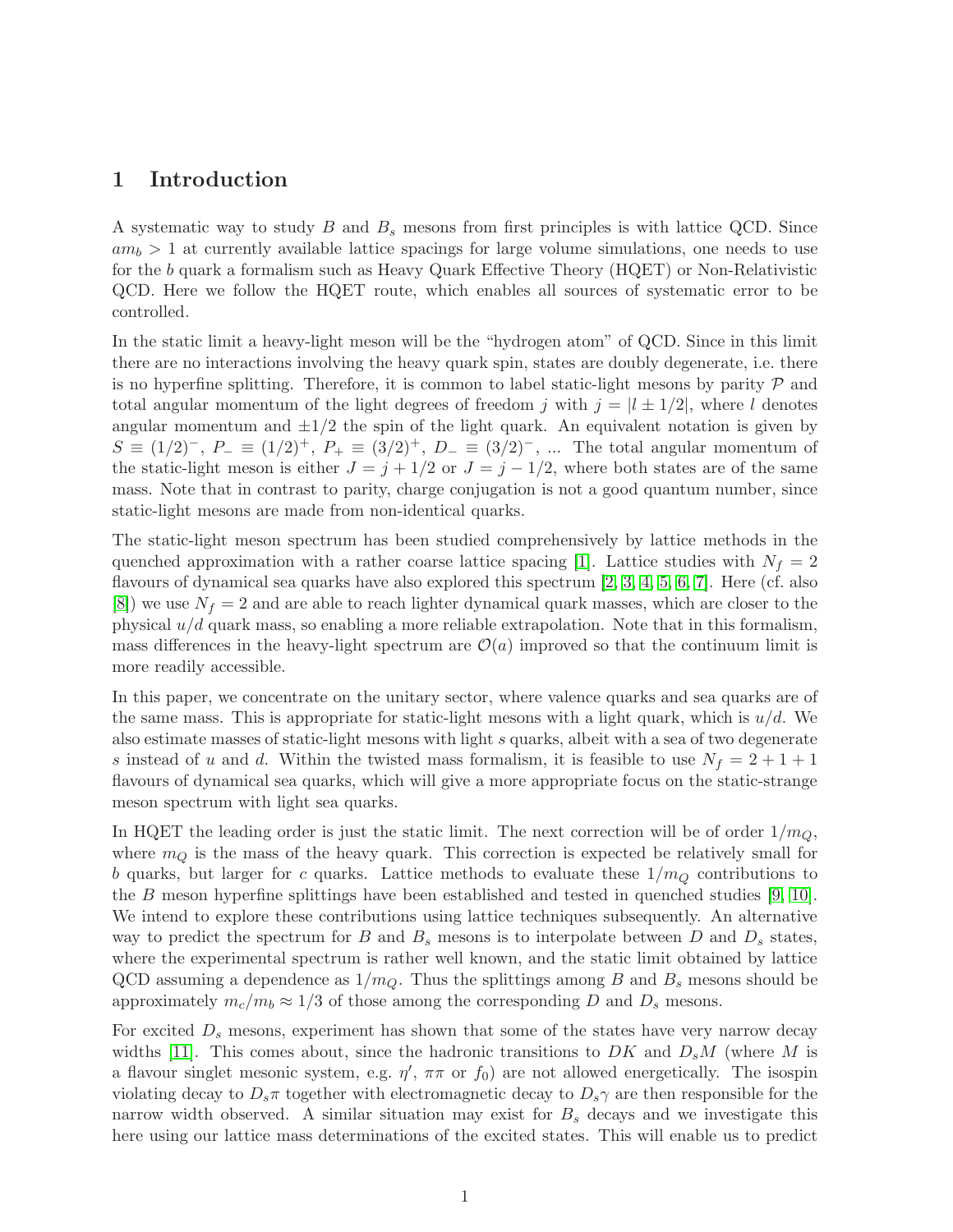whether narrow excited  $B_s$  mesons should be found.

As well as exploring this issue of great interest to experiment, we determine the excited state spectrum of static-light mesons as fully as possible. This will help the construction of phenomenological models and will shed light on questions such as, whether there is an inversion of the level ordering with  $l_+$  lighter than  $l_-\$  at larger l or for radial excitations as has been predicted [\[12,](#page-18-11) [13,](#page-18-12) [14,](#page-19-0) [15\]](#page-19-1).

Since we measure the spectrum for a range of values of the bare quark mass parameter  $\mu_q$  for the light quark, we could also compare with chiral effective Lagrangians appropriate to HQET. This comparison would be most appropriate applied to heavy-light decay constants in the continuum limit, so we will defer that discussion to a subsequent publication.

This paper is organised as follows. In section [2](#page-2-0) we review some basic properties of twisted mass lattice QCD. Moreover, we discuss particularities arising in static-light computations as well as automatic  $\mathcal{O}(a)$  improvement. In section [3](#page-7-0) we present technical details regarding static-light meson creation operators and the corresponding correlation matrices we are using. We also explain how we extract the static-light spectrum from these correlation matrices and present numerical results for a range of light quark masses. We extrapolate these results both to the physical  $u/d$  quark mass and to the physical s quark mass. In section [4](#page-14-0) we make predictions regarding the spectrum of  $B$  and  $B_s$  mesons by interpolating in the heavy quark mass to the physical b quark mass using experimental results as input. We close with a summary and a brief outlook (section [5\)](#page-17-0).

### <span id="page-2-0"></span>2 Twisted mass lattice QCD

#### 2.1 Simulation details

We use  $L^3 \times T = 24^3 \times 48$  gauge configurations produced by the European Twisted Mass Collaboration (ETMC). The gauge action is the tree-level Symanzik (tlSym) action [\[16\]](#page-19-2)

$$
S_{\rm G}[U] = \frac{\beta}{6} \bigg( b_0 \sum_{x,\mu \neq \nu} \text{Tr} \Big( 1 - P^{1 \times 1}(x; \mu, \nu) \Big) + b_1 \sum_{x,\mu \neq \nu} \text{Tr} \Big( 1 - P^{1 \times 2}(x; \mu, \nu) \Big) \bigg) \tag{1}
$$

with the normalisation condition  $b_0 = 1 - 8b_1$  and  $b_1 = -1/12$ . The fermionic action is the Wilson twisted mass (Wtm) action [\[17,](#page-19-3) [18,](#page-19-4) [19\]](#page-19-5) with  $N_f = 2$  degenerate flavours

<span id="page-2-1"></span>
$$
S_{\mathcal{F}}[\chi, \bar{\chi}, U] = a^4 \sum_{x} \bar{\chi}(x) \Big( D_{\mathcal{W}} + i \mu_{\mathcal{q}} \gamma_5 \tau_3 \Big) \chi(x), \tag{2}
$$

where

$$
D_{\rm W} = \frac{1}{2} \left( \gamma_{\mu} \left( \nabla_{\mu} + \nabla_{\mu}^{*} \right) - a \nabla_{\mu}^{*} \nabla_{\mu} \right) + m_{0}, \qquad (3)
$$

 $\nabla_{\mu}$  and  $\nabla_{\mu}^{*}$  are the standard gauge covariant forward and backward derivatives,  $m_0$  and  $\mu_q$  are the bare untwisted and twisted quark masses respectively and  $\chi = (\chi^{(u)}, \chi^{(d)})$  represents the fermionic field in the so-called twisted basis. It is useful to introduce at this point the twist angle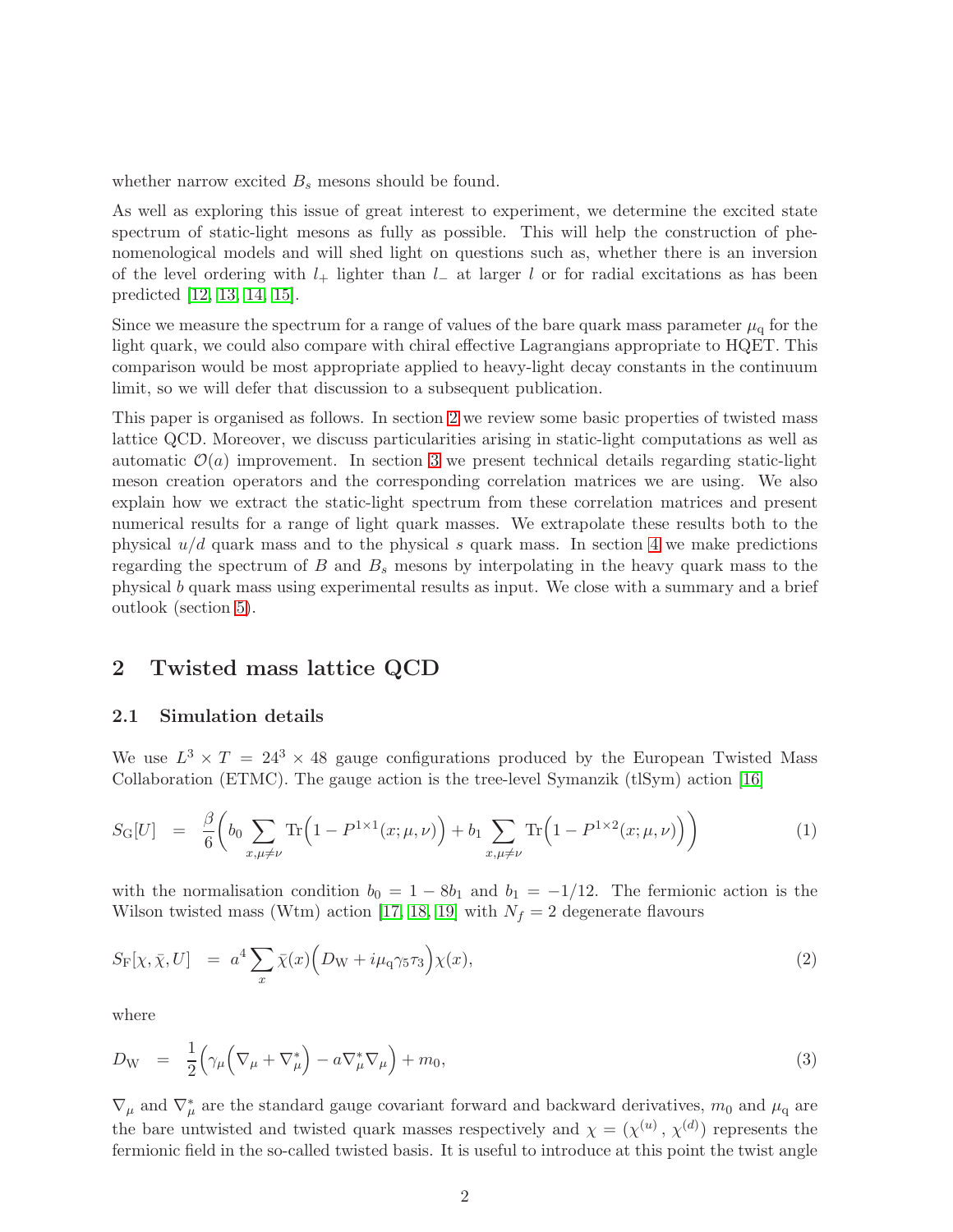$\omega$  given by tan  $\omega = \mu_R/m_R$ , where  $\mu_R$  and  $m_R$  denote the renormalised twisted and untwisted quark masses. This angle characterises the particular lattice action and must be kept fixed up to  $\mathcal{O}(a)$ , while performing the continuum limit.

The results presented in this paper have been obtained with gauge configurations computed at  $\beta = 3.9$  corresponding to a lattice spacing  $a = 0.0855(5)$  fm. We consider five different values of  $\mu_q$  with  $m_0$  tuned to its critical value at  $\mu_q = 0.0040$  [\[20,](#page-19-6) [21,](#page-19-7) [22\]](#page-19-8) (cf. Table [1,](#page-3-0) where for each value the corresponding "pion mass"  $m_{\rm PS}$  and number of gauge configurations is listed). With this tuning our target continuum theory is given by

$$
\mathcal{L} = \bar{\chi}(x) \Big( \gamma_{\mu} D_{\mu} + i \mu_{\rm R} \gamma_5 \tau_3 \Big) \chi(x), \tag{4}
$$

which is parameterised by the renormalised twisted quark mass  $\mu_R$ . The tuning guarantees automatic  $\mathcal{O}(a)$  improvement for physical correlation functions involving only light fermions [\[18\]](#page-19-4). In section [2.3](#page-4-0) we will argue that automatic  $\mathcal{O}(a)$  improvement also holds for static-light spectral quantities without additional complications.

| $\mu_{\rm q}$ | $m_{\rm PS}$ in MeV | number of gauge configurations |
|---------------|---------------------|--------------------------------|
| 0.0040        | 314(2)              | 1400                           |
| 0.0064        | 391(1)              | 1450                           |
| 0.0085        | 448(1)              | 1350                           |
| 0.0100        | 485(1)              | 900                            |
| 0.0150        | 597(2)              | 1000                           |

<span id="page-3-0"></span>Table 1: bare twisted quark masses  $\mu_{q}$ , pion masses  $m_{PS}$  and number of gauge configurations.

#### 2.2 Static-light correlation functions

To compute correctly a static-light correlation function with the Wtm lattice action [\(2\)](#page-2-1), we follow the general procedure described in [\[17\]](#page-19-3) and reviewed in [\[19\]](#page-19-5). The procedure reads:

- (1) start with the continuum static-light correlation function you are interested in,
- (2) perform the axial rotation

<span id="page-3-1"></span>
$$
\psi = \exp\left(i\omega\gamma_5\tau_3/2\right)\chi \quad , \quad \bar{\psi} = \bar{\chi}\exp\left(i\omega\gamma_5\tau_3/2\right) \tag{5}
$$

on the fields appearing in the correlation function with a given value for  $\omega$ ,

- (3) compute the resulting correlation function with the Wtm lattice action [\(2\)](#page-2-1), with a choice of quark masses, such that  $\tan \omega = \mu_R/m_R$  up to  $\mathcal{O}(a)$ ,
- (4) perform the continuum limit with renormalisation constants computed in a massless scheme, tuning the untwisted bare quark mass in order to achieve the desired target continuum theory, i.e. the desired value of the twist angle  $\omega$ .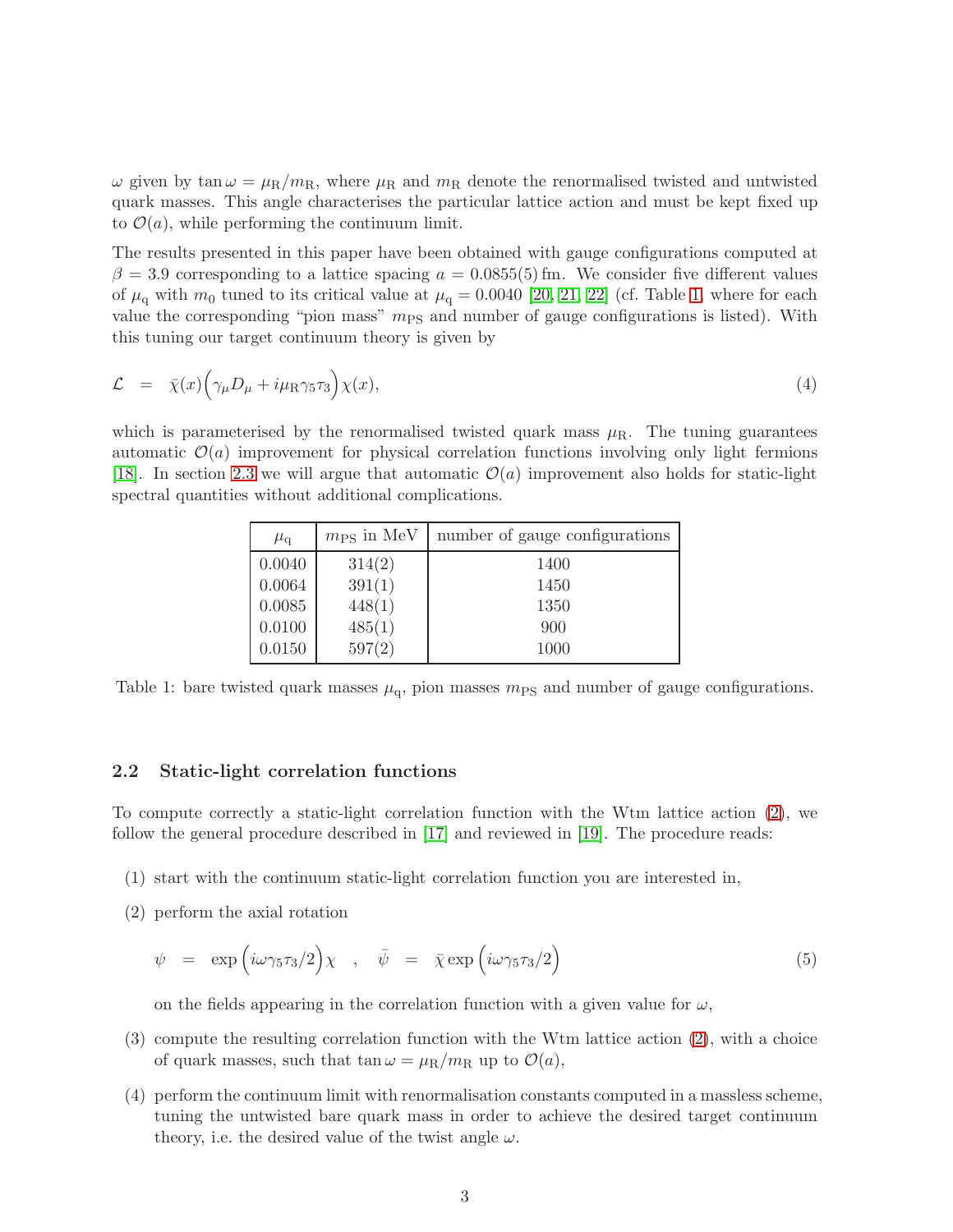Each value of  $\omega$  defines a different discretisation, but when the continuum limit is performed the result will be exactly the initially chosen static-light correlation function in the continuum with quark mass  $M_{\rm R}^2 = m_{\rm R}^2 + \mu_{\rm R}^2$ .

In the following we give an explicit example. In QCD the pseudoscalar and scalar static-light currents read

$$
\mathcal{P}^{\text{stat}}(x) = \bar{Q}(x)\gamma_5\psi^{(u)}(x) , \quad \mathcal{S}^{\text{stat}}(x) = \bar{Q}(x)\psi^{(u)}(x), \tag{6}
$$

where Q is the static quark field<sup>[1](#page-4-1)</sup> and  $\psi^{(u)}$  is a single flavour of the light fermion doublet  $\psi = (\psi^{(u)}, \psi^{(d)})$ . Let us suppose we are interested in computing in continuum QCD the staticlight pseudoscalar-pseudoscalar correlation function

<span id="page-4-3"></span>
$$
\mathcal{C}_{\mathcal{PP}} = \left\langle (\mathcal{P}^{\text{stat}})_{\text{R}}(x) (\mathcal{P}^{\text{stat}})_{\text{R}}^{\dagger}(y) \right\rangle_{(M_{\text{R}},0)},\tag{7}
$$

where we write an index  $(M_R, 0)$  to specify that the continuum action has a vanishing twisted mass and a renormalised untwisted mass given by  $M_{\rm R}$ . We perform the axial rotation [\(5\)](#page-3-1) obtaining

<span id="page-4-2"></span>
$$
\cos^2(\omega/2)Z_P^2 C_{\rm PP} + \sin^2(\omega/2)Z_S^2 C_{\rm SS} - i\cos(\omega/2)\sin(\omega/2)Z_P Z_{\rm S}\Big(C_{\rm PS} - C_{\rm SP}\Big),\tag{8}
$$

where  $Z_{\rm P}$  and  $Z_{\rm S}$  are the standard renormalisation constants for static-light currents computed in a massless scheme with Wilson fermions. Note that for the static-light case,  $Z_V \equiv Z_P$  and  $Z_A \equiv Z_S$ . This correlation function has to be computed with the Wtm action [\(2\)](#page-2-1) with quark masses tuned accordingly to the value of  $\omega$  chosen. The  $C_{XX}$  correlation functions in [\(8\)](#page-4-2) are defined in terms of currents in the twisted basis

$$
C_{\rm PP} = \left\langle P^{\rm stat}(x) (P^{\rm stat})^{\dagger}(y) \right\rangle_{(m_{\rm R}, \mu_{\rm R})} , C_{\rm SS} = \left\langle S^{\rm stat}(x) (S^{\rm stat})^{\dagger}(y) \right\rangle_{(m_{\rm R}, \mu_{\rm R})} , ..., (9)
$$

where

$$
P^{\text{stat}}(x) = \bar{Q}\gamma_5 \chi^{(u)}(x) , S^{\text{stat}}(x) = \bar{Q}(x) \chi^{(u)}(x). \tag{10}
$$

Once the continuum limit of the correlation function [\(8\)](#page-4-2) has been performed, the result will be the original correlation function [\(7\)](#page-4-3) with  $M_{\rm R}^2 = m_{\rm R}^2 + \mu_{\rm R}^2$ .

However, to compute spectral quantities it is sufficient to analyze a matrix of correlation functions of bare currents with the appropriate quantum numbers. We will discuss this in detail in section [2.4.](#page-5-0)

#### <span id="page-4-0"></span>2.3 Automatic  $\mathcal{O}(a)$  improvement of static-light meson masses

Spectral quantities like hadron masses extracted from lattice simulations of Wilson fermions will in general be affected by  $\mathcal{O}(a)$  discretisation errors. In the particular case of masses extracted

<span id="page-4-1"></span><sup>&</sup>lt;sup>1</sup>We will discuss the static quark action in section  $3.2.1$ .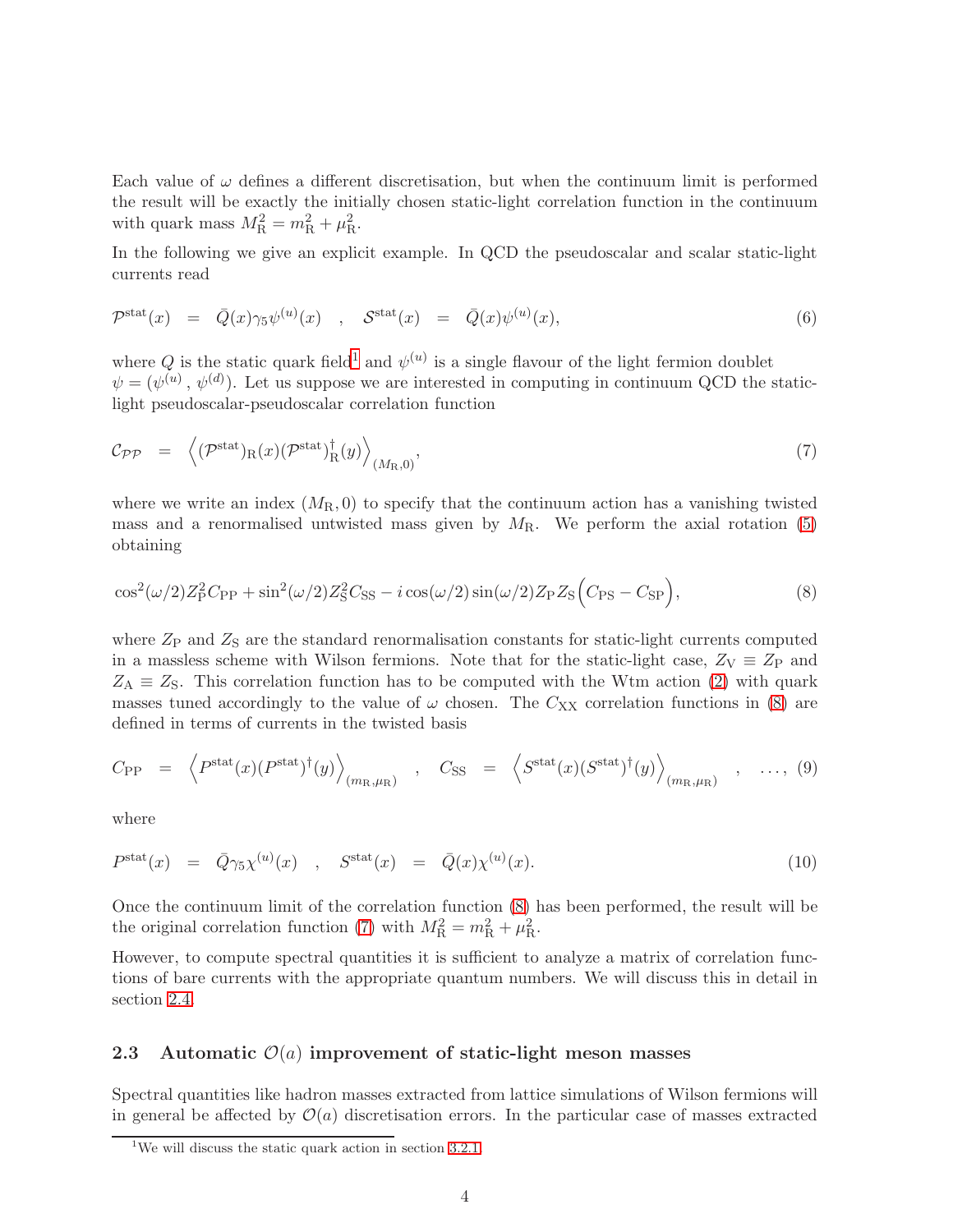from static-light correlation functions the  $\mathcal{O}(a)$  discretisation errors come from the dimension-5-operators of the Symanzik effective action of the light and static quarks.

The Symanzik effective action for the Eichten-Hill (EH) static action contains only one term, which contributes to the  $\mathcal{O}(a)$  corrections of the linearly divergent static self-energy [\[23\]](#page-19-9). In this paper all observables we consider are differences, where this static self-energy cancels. Moreover, this result is independent on the particular lattice static action chosen, as long as it preserves the relevant symmetries of the EH action. This is the case for our choice of static action (cf. section [3.2.1\)](#page-10-0).

As a consequence, the only  $\mathcal{O}(a)$  errors which could affect our results, come from the dimension-5-operators of the Symanzik effective action of the light quarks. The light quark action used in this paper is Wtm at maximal twist. It is by now well known that at maximal twist a single insertion of a dimension-5-operator of the Symanzik effective action into parity even correlation functions vanishes, because, independently on the lattice basis adopted, these operators are parity odd and the insertions have to be evaluated in the continuum theory, where parity is a preserved symmetry [\[18\]](#page-19-4). We can conclude that all the spectral quantities, when the static self-energy has been removed, are automatically  $\mathcal{O}(a)$  improved.

#### <span id="page-5-0"></span>2.4 Spectral decomposition and parity mixing

In this section we explain, how to analyze lattice results for static-light correlation functions obtained in the twisted basis. In particular we concentrate on the assignment of parity labels to extracted static-light meson states.

We start from the physical basis and, for simplicity, consider only two operators, the pseudoscalar and the scalar static-light current, and only two states, which we label by  $|1\rangle$  and  $|2\rangle$ . The explanation carries over to the more general case in a straightforward way.

First consider the following matrix of correlation functions in the physical basis:

$$
\mathcal{C}(t) = \begin{pmatrix} \mathcal{C}_{\mathcal{PP}}(t) & \mathcal{C}_{\mathcal{PS}}(t) \\ \mathcal{C}_{\mathcal{SP}}(t) & \mathcal{C}_{\mathcal{SS}}(t) \end{pmatrix}, \tag{11}
$$

where  $\mathcal{C}_{PP}(t)$  has been defined in [\(7\)](#page-4-3) with  $x = (t,\vec{0})$  and  $y = (0,\vec{0})$  and analogously the others. The parity of the operators  $(\mathcal{P}^{\text{stat}})_{\text{R}}$  and  $(\mathcal{S}^{\text{stat}})_{\text{R}}$  is determined by the parity transformation properties of the associated field, i.e.  $(\mathcal{P}^{\text{stat}})_{R}$  has negative parity and  $(\mathcal{S}^{\text{stat}})_{R}$  has positive parity. Even if parity is broken at finite lattice spacing, one can still assign a parity label to each of the states we use to decompose the correlation functions [\[18\]](#page-19-4). If we consider only two states, the spectral decomposition will have the form

<span id="page-5-1"></span>
$$
\mathcal{C}(T) = \begin{pmatrix} |a_1|^2 & (a_1^{\mathcal{P}})^* a_1^{\mathcal{S}} \\ (a_1^{\mathcal{S}})^* a_1^{\mathcal{P}} & |a_1^{\mathcal{S}}|^2 \end{pmatrix} e^{-M_1 t} + \begin{pmatrix} |a_2^{\mathcal{P}}|^2 & (a_2^{\mathcal{P}})^* a_2^{\mathcal{S}} \\ (a_2^{\mathcal{S}})^* a_2^{\mathcal{P}} & |a_2^{\mathcal{S}}|^2 \end{pmatrix} e^{-M_2 t}, \tag{12}
$$

where we have defined

$$
(a_{1,2}^{\mathcal{P}})^* = \langle \Omega | \hat{\mathcal{P}}^{\text{stat}} | 1, 2 \rangle , \quad (a_{1,2}^{\mathcal{S}})^* = \langle \Omega | \hat{\mathcal{S}}^{\text{stat}} | 1, 2 \rangle.
$$
 (13)

The correlation functions  $\mathcal{C}_{PS}$  and  $\mathcal{C}_{SP}$  vanish in the continuum limit, because parity is a symmetry of QCD. This means by universality that at finite lattice spacing they are at most of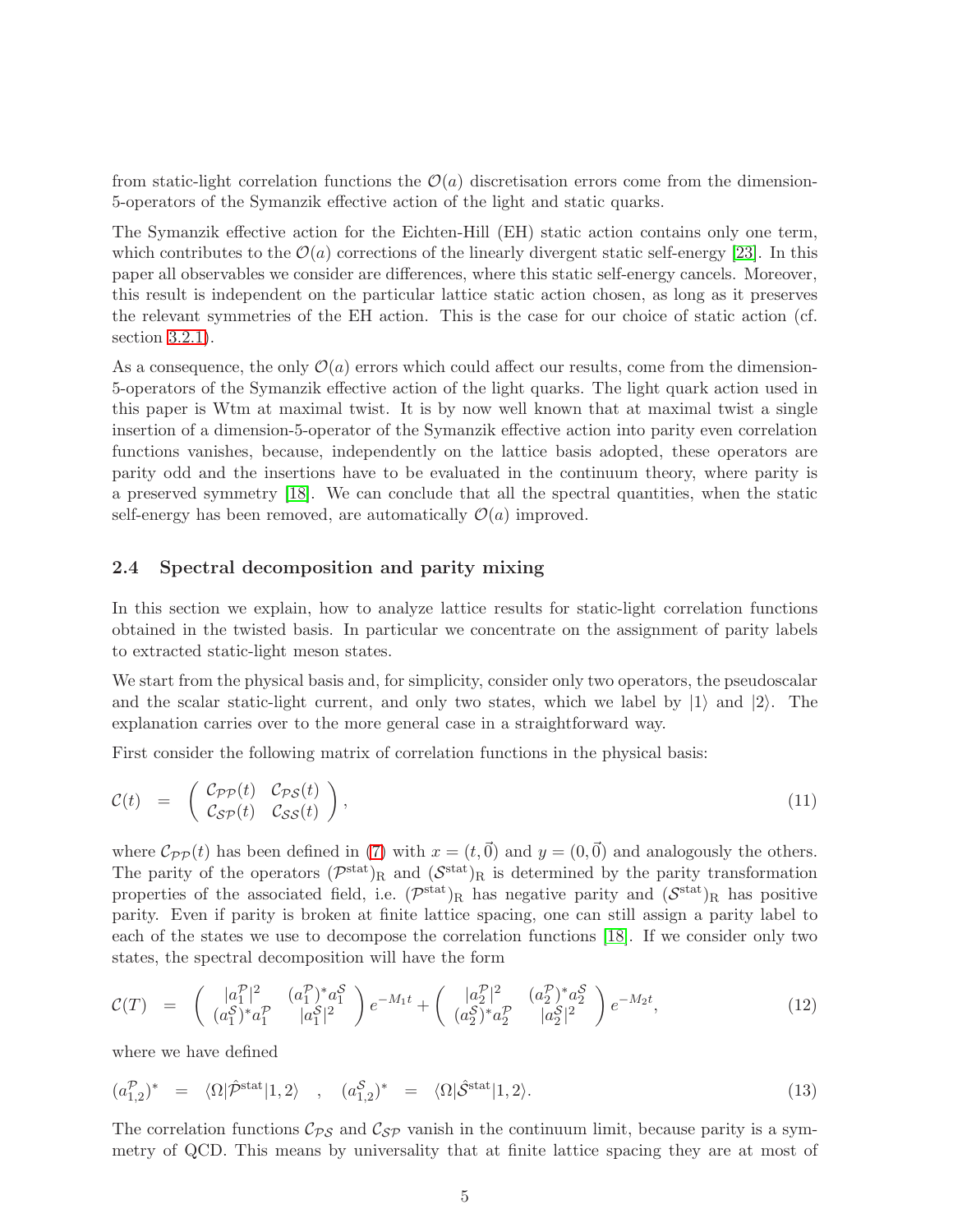$\mathcal{O}(a)$ . Since  $\mathcal{C}_{PP}$  and  $\mathcal{C}_{SS}$  are of  $\mathcal{O}(1)$  in the continuum limit, we can conclude that for given n either  $a_n^{\mathcal{P}}$  is of  $\mathcal{O}(1)$  and  $a_n^{\mathcal{S}}$  is of  $\mathcal{O}(a)$  or the opposite way round [\[18\]](#page-19-4). We can conclude that if  $a_n^{\mathcal{P}}$  is of  $\mathcal{O}(1)$ , the state  $|n\rangle$  has the same parity as the formal parity of  $\mathcal{P}^{\text{stat}}$ , which in this case is negative. Moreover,  $a_n^S$  is of  $\mathcal{O}(a)$  and has to vanish in the continuum limit.

We now perform the axial transformation  $(5)$ . The relation between correlation functions up to discretisation errors is, for example, for  $\mathcal{C}_{\mathcal{PP}}$ 

<span id="page-6-0"></span>
$$
C_{\mathcal{PP}} = \cos^2(\omega/2)Z_P^2 C_{\rm PP} + \sin^2(\omega/2)Z_S^2 C_{\rm SS} - i\cos(\omega/2)\sin(\omega/2)Z_P Z_S (C_{\rm PS} - C_{\rm SP}).\tag{14}
$$

For the matrix of correlation functions in the twisted basis

$$
C(t) = \begin{pmatrix} C_{\rm PP}(t) & C_{\rm PS}(t) \\ C_{\rm SP}(t) & C_{\rm SS}(t) \end{pmatrix}
$$
 (15)

we can also perform a spectral decomposition considering again only the states  $|1\rangle$  and  $|2\rangle$ :

<span id="page-6-1"></span>
$$
C(t) = \begin{pmatrix} |b_1^P|^2 & (b_1^P)^* b_1^S \ (b_1^S)^* b_1^P & |b_1^S|^2 \end{pmatrix} e^{-M_1 t} + \begin{pmatrix} |b_2^P|^2 & (b_2^P)^* b_2^S \ (b_2^S)^* b_2^P & |b_2^S|^2 \end{pmatrix} e^{-M_2 t}.
$$
 (16)

From  $(12)$ ,  $(14)$  and  $(16)$  we can conclude

<span id="page-6-2"></span>
$$
|a_{1,2}^{\mathcal{P}}|^2 = \cos^2(\omega/2)Z_P^2|b_{1,2}^P|^2 + \sin^2(\omega/2)Z_S^2|b_{1,2}^S|^2 + 2\cos(\omega/2)\sin(\omega/2)Z_PZ_SIm\left((b_{1,2}^P)^*b_{1,2}^S\right)
$$
  
\n
$$
|a_{1,2}^S|^2 = \cos^2(\omega/2)Z_S^2|b_{1,2}^S|^2 + \sin^2(\omega/2)Z_P^2|b_{1,2}^P|^2 + 2\cos(\omega/2)\sin(\omega/2)Z_PZ_SIm\left((b_{1,2}^S)^*b_{1,2}^P\right).
$$
\n(18)

If the state  $|1\rangle$  has negative parity,  $|a_1^{\mathcal{S}}|^2$  has to vanish as  $\mathcal{O}(a^2)$  in the continuum limit, while  $|a_1^{\mathcal{P}}|^2$  has to be of  $\mathcal{O}(1)$ . Since the first two terms on the right hand side of [\(17\)](#page-6-2) are positive and non-vanishing in the continuum limit, there must be a cancellation coming from the third term. In fact we immediately see that this third term has opposite sign for  $|a_{1,2}^{\mathcal{P}}|^2$  compared to  $|a_{1,2}^{\mathcal{S}}|^2$ . This allows us to identify the parity of the states  $|1\rangle$  and  $|2\rangle$  without knowing the exact values of the renormalisation constants and the twist angle. The criterion will be the following: if

$$
\operatorname{Im}\left((b_1^S)^*b_1^P\right) < 0,\tag{19}
$$

the state  $|1\rangle$  has negative parity, otherwise positive parity. The other cases follow accordingly.

This method, which we have described for a simple case, is valid independently of the number of states considered and the kind of operators studied. At finite lattice spacing it provides a way to assign a formal parity to each of the extracted states.

The method extends to all cases, where the light degrees of freedom involve fermions in the twisted basis, e.g. for static-light mesons, but also for baryons.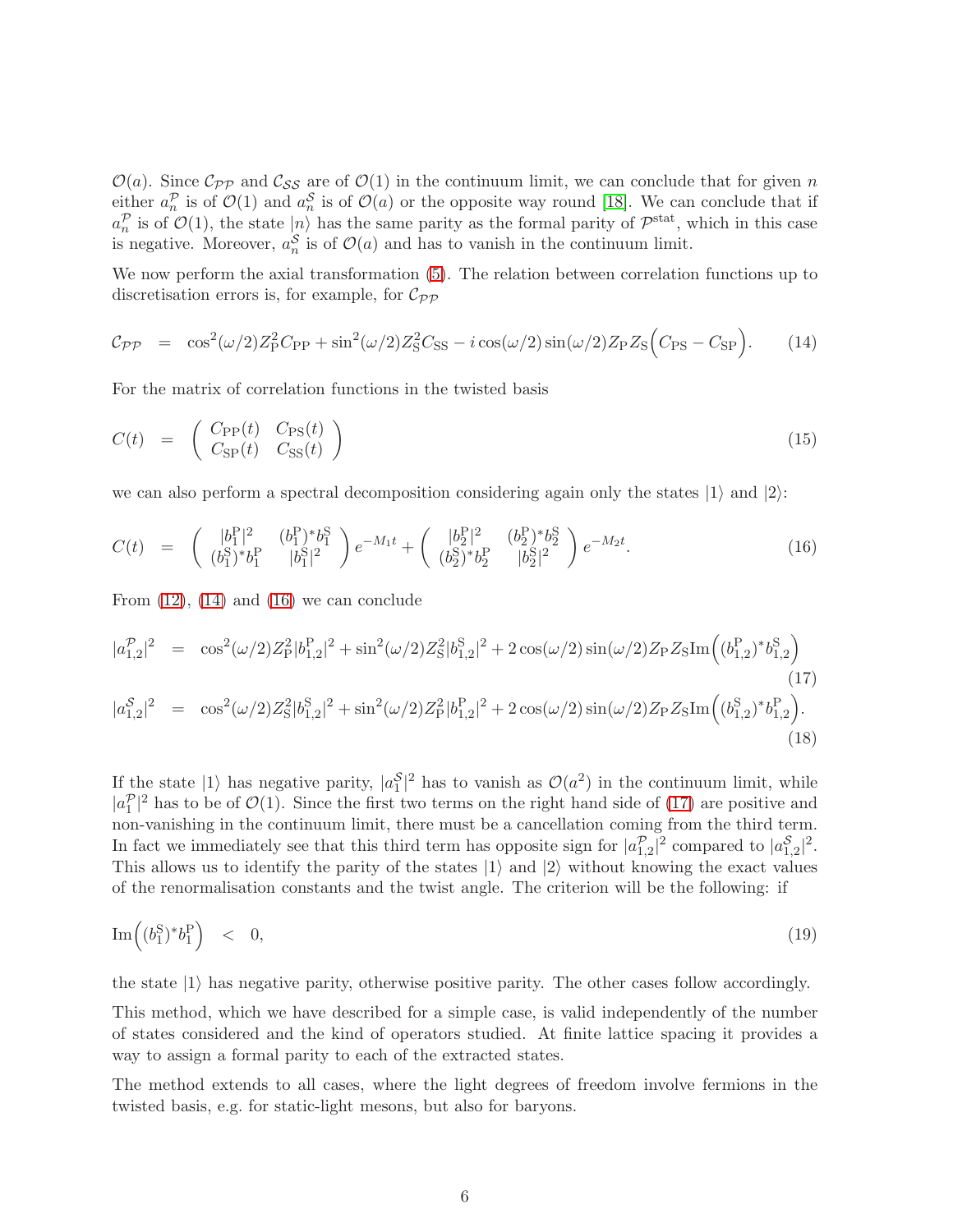### <span id="page-7-0"></span>3 The static-light meson spectrum

#### 3.1 Static-light trial states

#### 3.1.1 Static-light meson creation operators in the continuum

It is convenient to discuss static-light mesons treating the static quark as a four component spinor since the symmetries of hadronic bilinears are well studied [\[24\]](#page-19-10). In the continuum an operator creating a static-light meson with well defined quantum numbers  $J$ ,  $j$  and  $\mathcal P$  is given by

<span id="page-7-2"></span>
$$
\mathcal{O}^{(\Gamma)}(\mathbf{x}) = \bar{Q}(\mathbf{x}) \int d\hat{\mathbf{n}} \Gamma(\hat{\mathbf{n}}) U(\mathbf{x}; \mathbf{x} + r\hat{\mathbf{n}}) \psi^{(u)}(\mathbf{x} + r\hat{\mathbf{n}}).
$$
\n(20)

 $\bar{Q}(\mathbf{x})$  represents an infinitely heavy antiquark (here a Dirac spinor) at position x,  $\int d\hat{\mathbf{n}}$  denotes an integration over the unit sphere, U is a straight parallel transporter and  $\psi^{(u)}(\mathbf{x}+r\hat{\mathbf{n}})$  creates a light quark at position  $x + r\hat{n}$  separated by a distance r from the antiquark (of course, using  $\psi^{(d)}$  instead of  $\psi^{(u)}$  would yield identical results).  $\Gamma$  is an appropriate combination of spherical harmonics and  $\gamma$  matrices coupling angular momentum and quark spin to yield well defined total angular momentum  $J$  (static quark spin included) and  $j$  (static quark spin not included) and parity  $P$ . The meson creation operators used in the following are listed in Table [2.](#page-7-1)

| $\Gamma(\hat{\mathbf{n}})$                                                                   |                           |             | $\mathsf{U}_\mathrm{h}$ | lattice $j^{\mathcal{P}}$   | notation    |
|----------------------------------------------------------------------------------------------|---------------------------|-------------|-------------------------|-----------------------------|-------------|
| $\gamma_5 \; , \; \gamma_5 \gamma_j \hat n_j$                                                |                           | (1/2)       | $A_1$                   | $(1/2)^{-}$ , $(7/2)^{-}$ , |             |
| $1, \gamma_i \hat{n}_i$                                                                      | $0^+$ [1 <sup>+</sup> ]   | $(1/2)^{+}$ |                         | $(1/2)^+$ , $(7/2)^+$       | $P_{\perp}$ |
| $\gamma_1 \hat{n}_1 - \gamma_2 \hat{n}_2$ (and cyclic)                                       | $2^{+}$ [1 <sup>+</sup> ] | $(3/2)^{+}$ | E                       | $(3/2)^+$ , $(5/2)^+$ ,     | $P_{+}$     |
| $\gamma_5(\gamma_1 \hat{n}_1 - \gamma_2 \hat{n}_2)$ (and cyclic)                             |                           | $(3/2)^{-}$ |                         | $(3/2)^{-}$ , $(5/2)^{-}$ , | $D_{\pm}$   |
| $\gamma_1\hat{n}_2\hat{n}_3 + \gamma_2\hat{n}_3\hat{n}_1 + \gamma_3\hat{n}_1\hat{n}_2$       | $\lceil 2^{-} \rceil$     | $(5/2)^{-}$ | $A_2$                   | $(5/2)^{-}$ , $(7/2)^{-}$ , | $D_{+}$     |
| $\gamma_5(\gamma_1\hat{n}_2\hat{n}_3+\gamma_2\hat{n}_3\hat{n}_1+\gamma_3\hat{n}_1\hat{n}_2)$ | $3^{+}$ [2 <sup>+</sup> ] | $(5/2)^{+}$ |                         | $(5/2)^+$ , $(7/2)^+$ ,     | $F_{+}$     |

<span id="page-7-1"></span>Table 2: Static-light meson creation operators. The other mesonic  $J^{\mathcal{P}}$  states that are degenerate with that created are noted in square brackets.

#### <span id="page-7-4"></span>3.1.2 Static-light meson creation operators on a lattice

Here we present the construction of appropriate lattice operators to create the states of interest, following [\[1,](#page-18-0) [24\]](#page-19-10). When putting static-light meson creation operators [\(20\)](#page-7-2) on a lattice, one has to replace the integration over the unit sphere by a discrete sum over lattice sites, which have the same distance from the static antiquark at position x. For the operators in  $A_1$  and E representations we use six lattice sites, i.e.

<span id="page-7-3"></span>
$$
\mathcal{O}^{(\Gamma)}(\mathbf{x}) = \bar{Q}(\mathbf{x}) \sum_{\mathbf{n}=\pm\hat{\mathbf{e}}_1,\pm\hat{\mathbf{e}}_2,\pm\hat{\mathbf{e}}_3} \Gamma(\hat{\mathbf{n}}) U(\mathbf{x}; \mathbf{x}+r\mathbf{n}) \chi^{(u)}(\mathbf{x}+r\mathbf{n}), \tag{21}
$$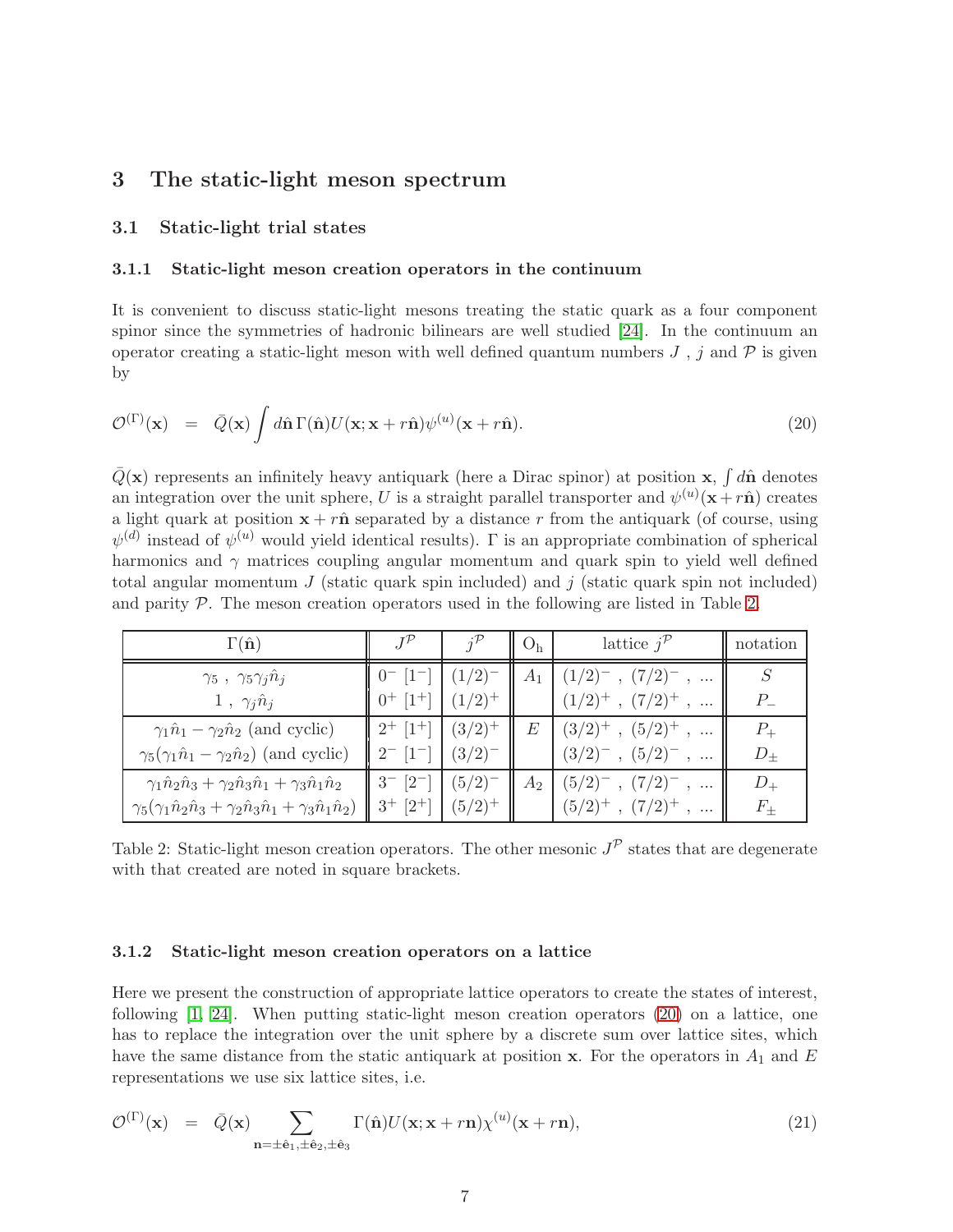whereas for those in the  $A_2$  representation one has to use eight lattice sites, i.e.

<span id="page-8-0"></span>
$$
\mathcal{O}^{(\Gamma)}(\mathbf{x}) = \bar{Q}(\mathbf{x}) \sum_{\mathbf{n}=\pm\hat{\mathbf{e}}_1\pm\hat{\mathbf{e}}_2\pm\hat{\mathbf{e}}_3} \Gamma(\hat{\mathbf{n}}) U(\mathbf{x}; \mathbf{x}+r\mathbf{n}) \chi^{(u)}(\mathbf{x}+r\mathbf{n}). \tag{22}
$$

In the first case the spatial parallel transporters are straight paths of links, while in the second case we use "diagonal links", which are averages over the six possible paths around a cube between opposite corners projected back to SU(3).

The states created by these lattice meson creation operators do not form irreducible representations of the rotation group  $SO(3)$ , but of its cubic subgroup  $O<sub>h</sub>$ . Therefore, these states have no well defined total angular momentum, but are linear superpositions of an infinite number of total angular momentum eigenstates. The common notation of the corresponding  $O<sub>h</sub>$  representations together with their lowest angular momentum content are also listed in Table [2.](#page-7-1) Note that we do not consider  $O<sub>h</sub>$  representations  $T<sub>1</sub>$  and  $T<sub>2</sub>$ , because these representations yield correlation functions, which are numerically identical to those listed (e.g.  $T_1$  would be  $\Gamma = \gamma_i$  or  $\Gamma = \gamma_5 \gamma_i$ , which gives the same correlations as  $\Gamma = \gamma_5$  and  $\Gamma = 1$ , and  $T_2$  would be  $\Gamma = \gamma_1 n_2 + \gamma_2 n_1$  or  $\Gamma = \gamma_5(\gamma_1 n_2 + \gamma_2 n_1)$ , which gives the same correlations as  $\Gamma = \gamma_1 n_1 - \gamma_2 n_2$ and  $\Gamma = \gamma_5(\gamma_1 n_1 - \gamma_2 n_2)$ .

Since the  $D_-$  and the  $D_+$  states as well as the  $F_-\,$  and  $F_+$  states are expected to have a similar mass, we do not have unambiguous lattice operators to determine  $D_$  and  $F_$  but rather operators, which have an admixture of  $D_{\pm}$  and  $F_{\pm}$  respectively. We label these operators as  $D_{\pm}$ and  $F_{\pm}$  (cf. Table [2\)](#page-7-1).

We have also replaced the light quark fields in the physical basis  $\psi^{(u)}$  by their counterparts in the twisted basis  $\chi^{(u)}$ . Note that trial states created by such twisted basis operators are not eigenstates of parity. Nevertheless, as we have discussed in section [2.4,](#page-5-0) it is possible to assign unambiguously a parity label to the masses extracted from the time dependence of such twisted basis correlators.

#### 3.1.3 Smearing techniques

When performing a lattice study of the static-light meson spectrum, the following points have to be considered:

- It is imperative to use trial states with large overlap to low lying energy eigenstates. Only then the corresponding meson masses can be extracted from correlation functions at small temporal separations, where signal-to-noise ratios are acceptable.
- To determine excited states for a given  $O<sub>h</sub>$  representation, it is necessary to have a whole set of linearly independent trial states belonging to that  $O<sub>h</sub>$  representation.

To fulfill both requirements we use different "radii"  $r$  (cf. eqns. [\(21\)](#page-7-3) and [\(22\)](#page-8-0)) and apply APE smearing and Gaussian smearing also with different parameters. The resulting extended trial states have significantly better overlap to low lying energy eigenstates than their unsmeared counterparts.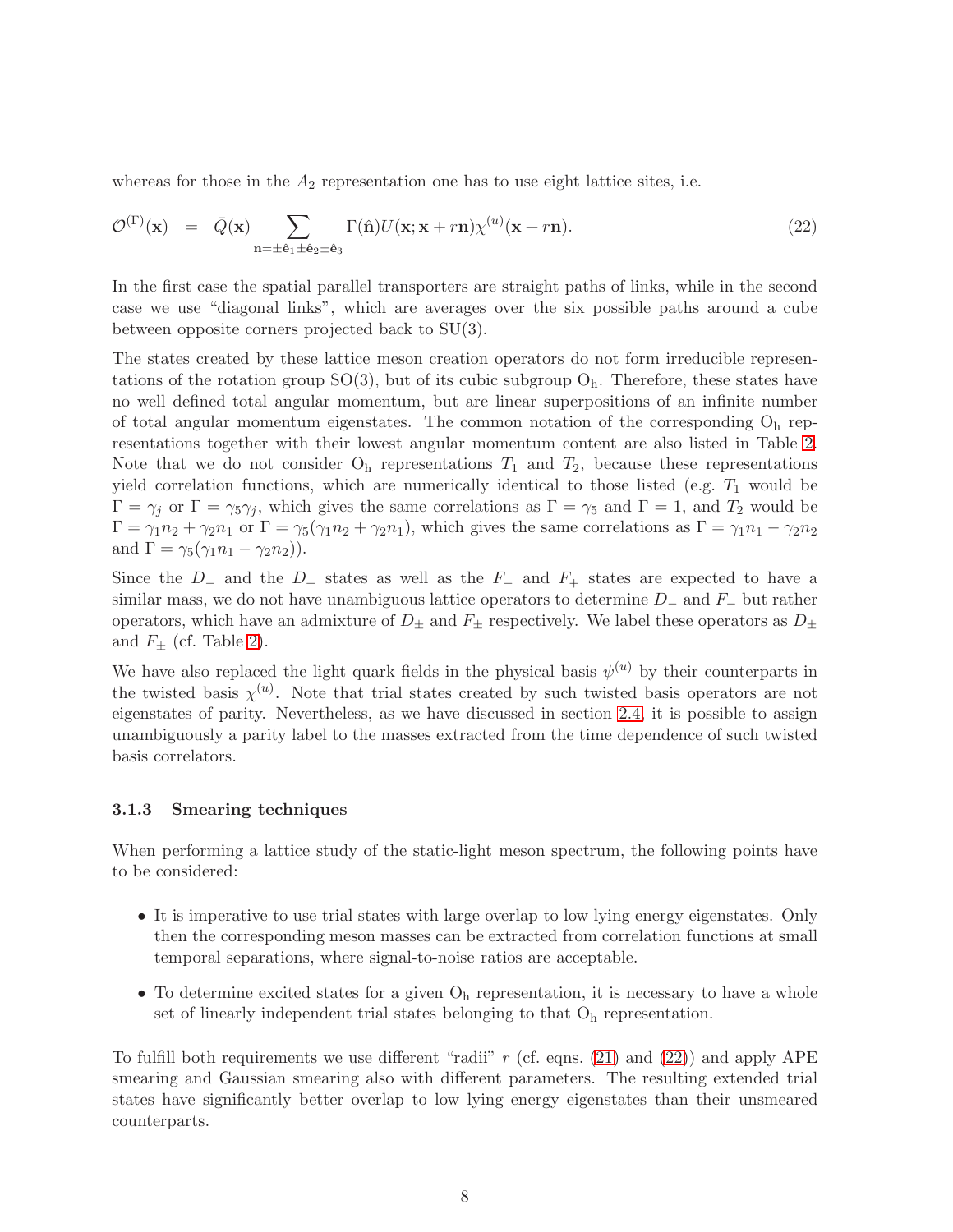#### APE smearing of spatial links

After  $N_{\text{APE}}$  iterations APE smeared spatial links [\[25\]](#page-19-11) are given by

$$
U^{(N_{\text{APE}})}(x, x + e_k) = P_{\text{SU(3)}} \bigg( U^{(N_{\text{APE}}-1)}(x, x + e_k) + \alpha_{\text{APE}} \sum_{j=\pm 1, \pm 2, \pm 3}^{j \neq \pm k} U^{(N_{\text{APE}}-1)}(x, x + e_j)
$$
  

$$
U^{(N_{\text{APE}}-1)}(x + e_j, x + e_j + e_k) U^{(N_{\text{APE}}-1)}(x + e_j + e_k, x + e_k) \bigg),
$$
 (23)

where  $U^{(0)}$  are the original unsmeared links.  $\alpha_{\text{APE}}$  is a weight parameter and  $P_{\text{SU(3)}}$  denotes a projection back to SU(3) defined by

$$
P_{\text{SU(3)}}(U) = \frac{U'}{\det(U')^{1/3}} , \quad U' = U(U^{\dagger}U)^{-1/2}
$$
 (24)

with  $\det(U')^{1/3}$  being that root closest to 1.

#### Gaussian smearing of light quark operators

After  $N_{\text{Gauss}}$  iterations Gaussian smeared light quark operators [\[26,](#page-19-12) [27\]](#page-19-13) are given by

<span id="page-9-0"></span>
$$
\chi^{(N_{\text{Gauss}})}(x) = \frac{1}{1 + 6\kappa} \left( \chi^{(N_{\text{Gauss}}-1)}(x) + \kappa_{\text{Gauss}} \sum_{j=\pm 1, \pm 2, \pm 3} U^{(N_{\text{APE}})}(x, x + e_j) \chi^{(N_{\text{Gauss}}-1)}(x + e_j) \right), (25)
$$

where  $\chi^{(0)}$  are the original unsmeared light quark operators and  $U^{(N_{\text{APE}})}$  denote APE smeared spatial links.

#### 3.2 Correlation matrices

For each  $\mathrm{O}_\mathrm{h}$  representation we compute  $6\times 6$  correlation matrices

<span id="page-9-1"></span>
$$
C_{KK'}(t) = \langle \mathcal{O}^{(K)}(t)(\mathcal{O}^{(K')})^{\dagger}(0) \rangle, \tag{26}
$$

where  $\mathcal{O}^{(K)}$  is a static-light meson creation operator (cf. eqns. [\(21\)](#page-7-3) and [\(22\)](#page-8-0)) with K denoting its parameters, i.e.  $K = (\Gamma, N_{\text{Gauss}}, r)$  (we have chosen  $N_{\text{APE}} = 10$ ,  $\alpha_{\text{APE}} = 0.5$  and  $\kappa_{\text{Gauss}} = 0.5$ for all operators). Detailed information about the operator content of the correlation matrices is given in Table [3.](#page-10-1)

The width of a Gaussian smeared light quark operator [\(25\)](#page-9-0) in lattice units is approximately given by

$$
\sigma \approx \sqrt{\frac{2N_{\text{Gauss}}\kappa_{\text{Gauss}}}{1 + 6\kappa_{\text{Gauss}}}}.\tag{27}
$$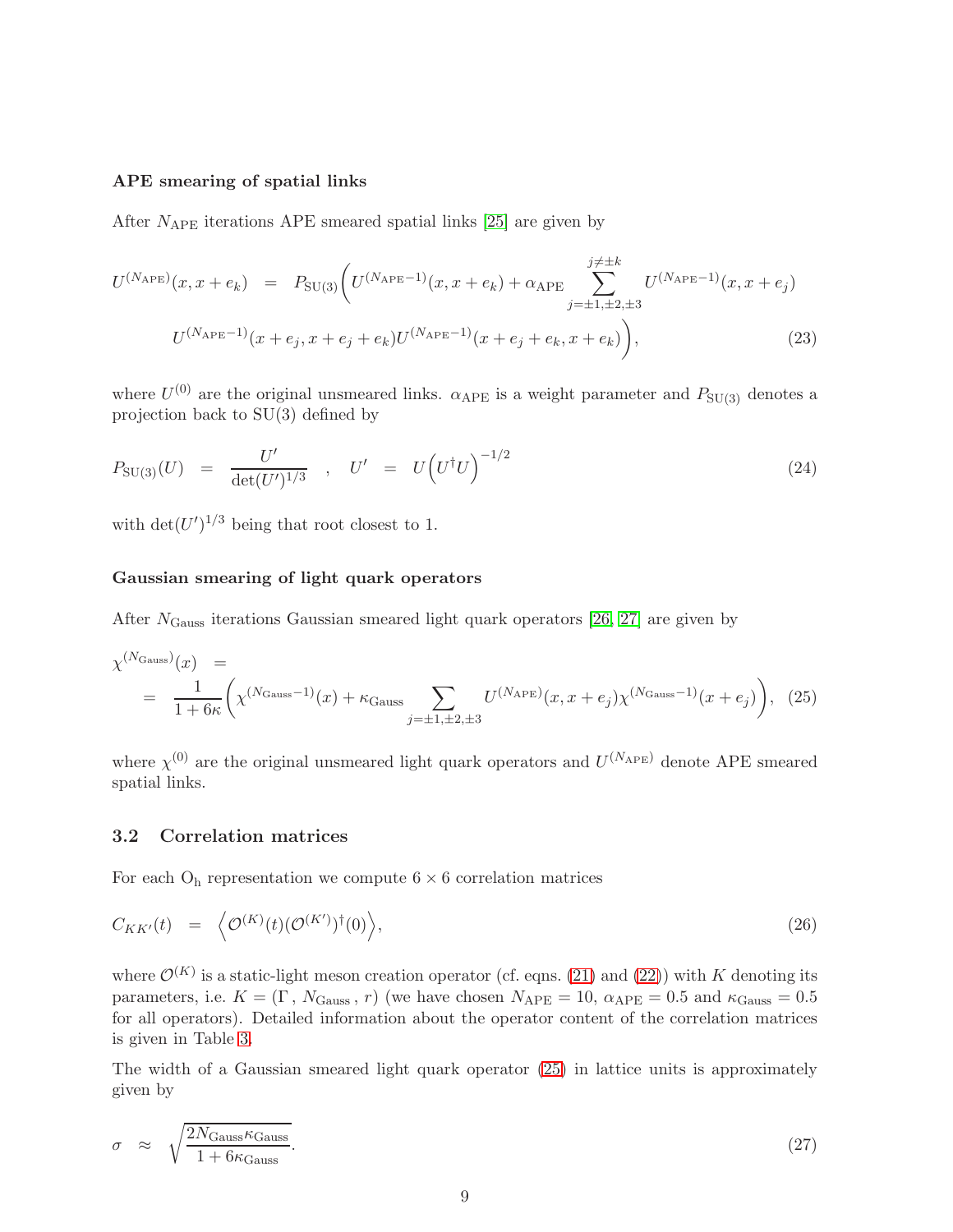| O <sub>h</sub> | $\Gamma$                                                 | $N_{\rm Gauss}$ | $\mathcal{r}$                         | R/a                  | $R$ in fm            |
|----------------|----------------------------------------------------------|-----------------|---------------------------------------|----------------------|----------------------|
| $A_1$          | $\gamma_5$                                               | 30<br>60        | 3<br>6                                | 5.61<br>9.00         | 0.48<br>0.77         |
|                | $\mathbf{1}$                                             | 30<br>60        | 3<br>6                                | 5.61<br>9.00         | 0.48<br>0.77         |
|                | $\gamma_5 \gamma_j x_j$                                  | 30              | 3                                     | 5.61                 | 0.48                 |
|                | $\gamma_j x_j$                                           | 30              | 3                                     | 5.61                 | 0.48                 |
| E              | $\gamma_1 x_1 - \gamma_2 x_2$ (and cyclic)               | 30<br>60<br>90  | 3<br>6<br>3                           | 5.61<br>9.00<br>8.74 | 0.48<br>0.77<br>0.75 |
|                | $\gamma_5(\gamma_1x_1-\gamma_2x_2)$ (and cyclic)         | 30<br>60<br>90  | 3<br>6<br>3                           | 5.61<br>9.00<br>8.74 | 0.48<br>0.77<br>0.75 |
| $A_2$          | $\gamma_1 x_2 x_3 + \gamma_2 x_3 x_1 + \gamma_3 x_1 x_2$ | 30<br>60<br>90  | $\overline{2}$<br>4<br>$\overline{2}$ | 5.88<br>9.64<br>8.91 | 0.50<br>0.82<br>0.76 |
|                | $\gamma_5(\gamma_1x_2x_3+\gamma_2x_3x_1+\gamma_3x_1x_2)$ | 30<br>60<br>90  | $\overline{2}$<br>4<br>$\overline{2}$ | 5.88<br>9.64<br>8.91 | 0.50<br>0.82<br>0.76 |

<span id="page-10-1"></span>Table 3: static-light meson creation operators used for the  $A_1$ , E and  $A_2$  correlation matrices.

For  $\kappa_{\text{Gauss}} = 0.5$  and  $N_{\text{Gauss}} = (30, 60, 90)$  this amounts to  $\sigma \approx (2.74, 3.87, 4.74)$ . Taking also the parameter  $r$  into account one can estimate the radius of a static-light trial state:  $R/a = \sqrt{r^2 + 3\sigma^2}$  for the  $A_1$  and E representations and  $R/a = \sqrt{3r^2 + 3\sigma^2}$  for the  $A_2$  representation. The radii of the trial states used are also listed in Table [3](#page-10-1) both in lattice units and in physical units.

Note that to identify the parity of states extracted via fitting it is important to compute correlation matrices, which contain for each operator  $\Gamma$  also its counterpart  $\gamma_5\Gamma$  (cf. section [2.4\)](#page-5-0).

#### <span id="page-10-0"></span>3.2.1 Quark propagators

When evaluating the correlations [\(26\)](#page-9-1), both static quark propagators and light quark propagators appear. To improve signal-to-noise ratios, we apply the following techniques.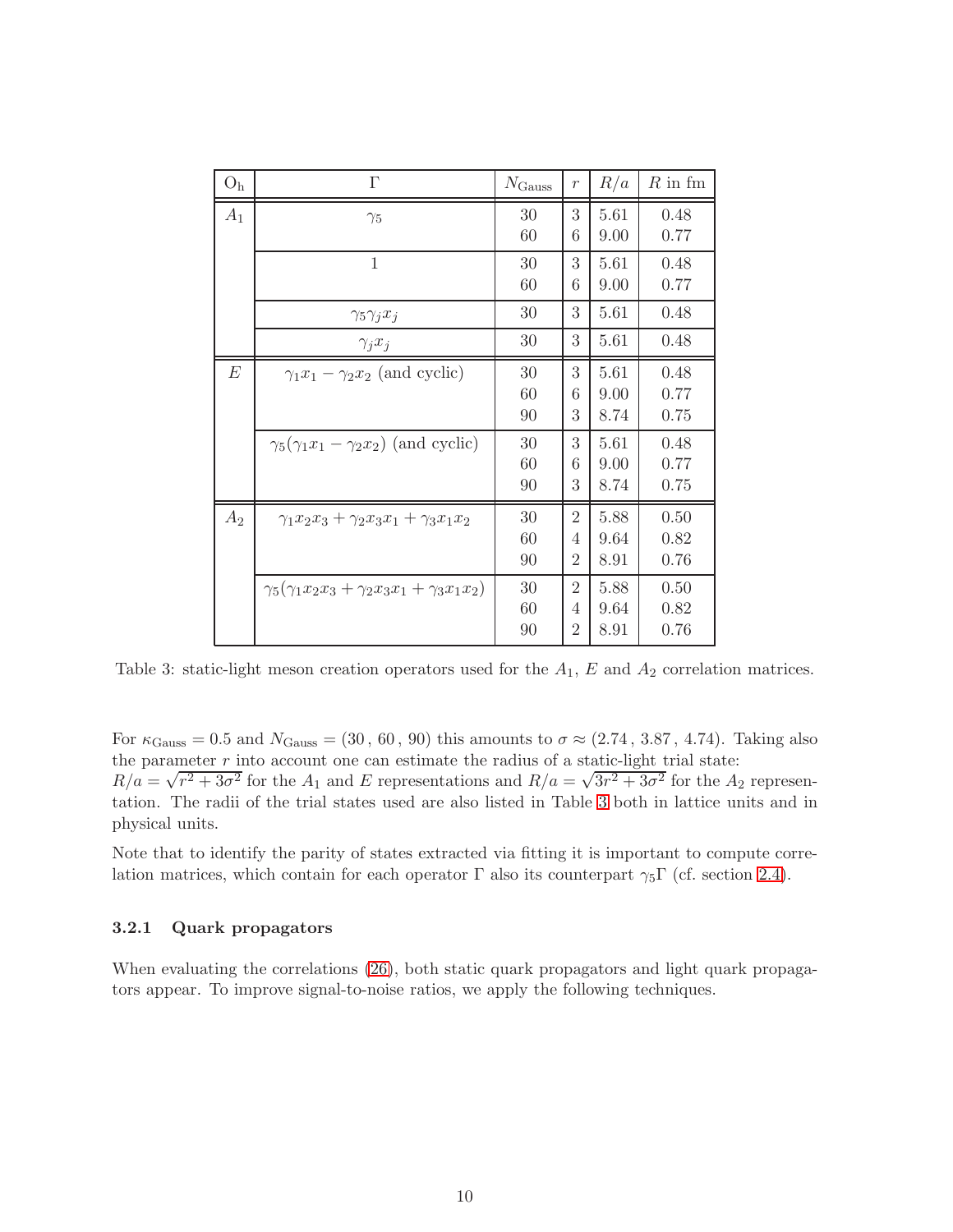#### Static quark propagators

To improve the signal to noise ratio for static-light correlation functions, we use the HYP2 static action [\[28,](#page-19-14) [29,](#page-19-15) [30\]](#page-19-16). Static quark propagators are given by

$$
\left\langle Q(x)\bar{Q}(y)\right\rangle_{Q,\bar{Q}} = \delta^{(3)}(\mathbf{x} - \mathbf{y})U^{(\text{HYP2})}(x;y)\left(\Theta(y_0 - x_0)\frac{1 - \gamma_0}{2} + \Theta(x_0 - y_0)\frac{1 + \gamma_0}{2}\right),\tag{28}
$$

where  $\langle \ldots \rangle_{Q,\bar{Q}}$  denotes the integration over the static quark fields and  $U(x; y)$  is a path ordered product of HYP2 smeared links along the straight path from  $x$  to  $y$ .

#### Light quark propagators

To exploit translational invariance, it is imperative to use stochastic methods for the light quark propagators. The correlators can then be evaluated at a large number of source points, while only a few inversions of the lattice Dirac operator have to be performed. One very powerful method is maximal variance reduction [\[1\]](#page-18-0). A somewhat easier method to implement is to use stochastic sources on time slices and this has been found to give reasonable results [\[31\]](#page-20-0). Because we have inverted from such time-slice sources as part of our light-light meson studies [\[20,](#page-19-6) [21,](#page-19-7) [22\]](#page-19-8), we follow this latter route, since it is computationally much quicker for us.

For each gauge configuration we use  $N_s$  stochastic  $\mathcal{Z}_2 \times \mathcal{Z}_2$  sources  $\xi^{(\alpha)}$ ,  $\alpha = 1, \ldots, N_s$  located on the same timeslice. For our lightest three  $\mu_q$  values we take  $N_s = 4$  sources, which are the same for each of the four spin components so that we can re-use previous inversions [\[20,](#page-19-6) [21,](#page-19-7) [22\]](#page-19-8). For our heavier two  $\mu_q$  values, we had to redo the inversions so we use only  $N_s = 1$  source with random values in each of the spin components.

After solving

$$
D_{\text{Wtm}}^{(u)}(x;y)\phi^{(\alpha)}(y) = \xi^{(\alpha)}(x),\tag{29}
$$

where  $D_{\text{Wtm}}^{(u)} = D_{\text{W}} + i\mu_{\text{q}}\gamma_5$  is the twisted mass Dirac operator acting on  $\chi^{(u)}$ , the light quark propagator is given by the unbiased estimate

$$
\left\langle \chi^{(u)}(x)\bar{\chi}^{(u)}(y) \right\rangle_{\chi,\bar{\chi}} = (D_{\text{Wtm}}^{(u)})^{-1}(x;y) \approx \sum_{\alpha=1}^{N_s} \phi^{(\alpha)}(x) (\xi^{(\alpha)})^{\dagger}(y), \tag{30}
$$

where  $\langle \ldots \rangle_{\chi,\bar{\chi}}$  denotes the integration over the light quark fields.

#### 3.3 Extracting static-light meson masses from correlation matrices

Assuming that for sufficiently large t the correlation matrix  $(26)$  can be approximated by the n lowest lying energy eigenstates  $|i\rangle$ ,  $i = 1, \ldots, n$  we use the ansatz

$$
\left(\mathcal{O}^{(K)}\right)^{\dagger}|\Omega\rangle \quad \approx \quad \sum_{i=1}^{n} b_i^K|i\rangle. \tag{31}
$$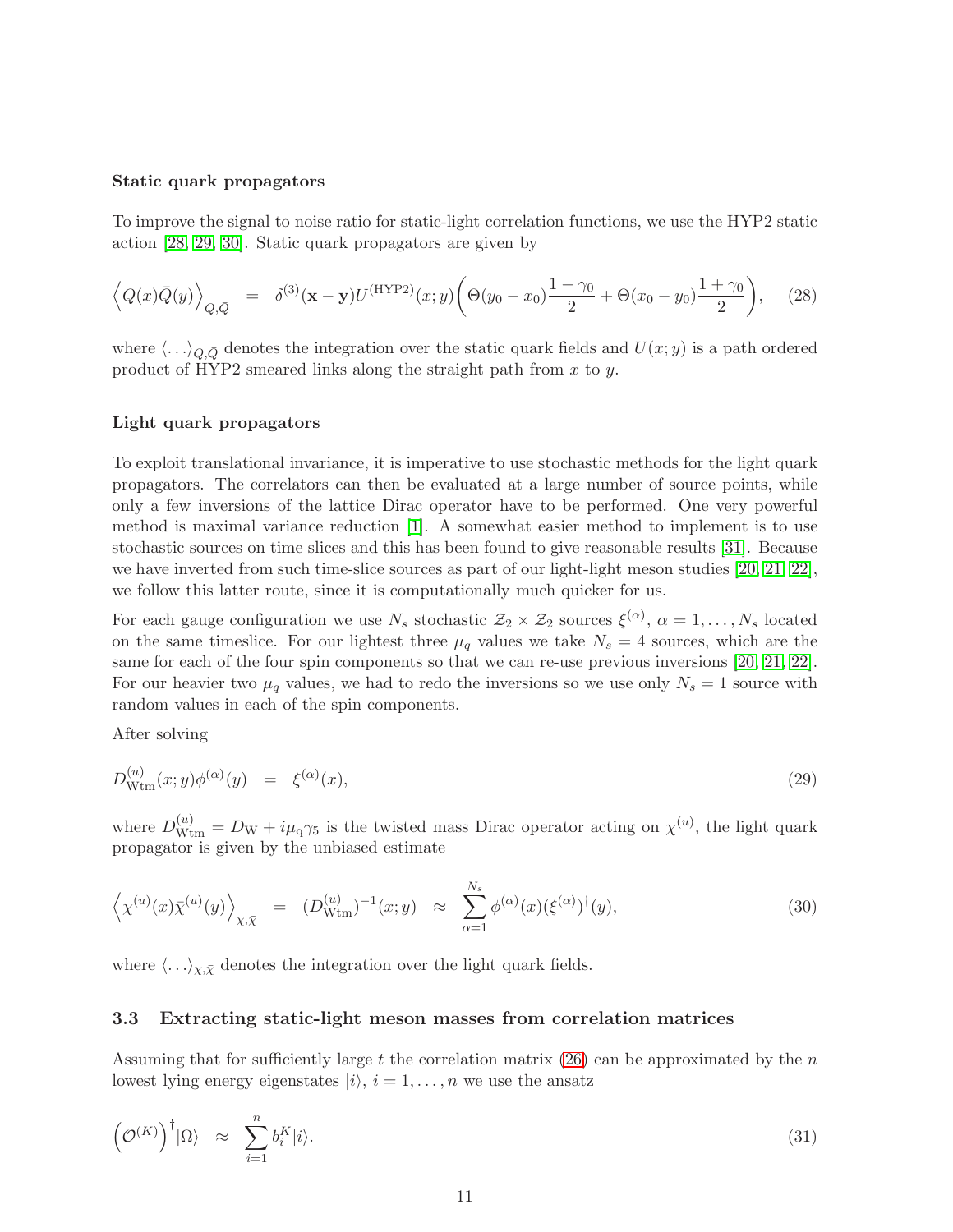The correlation matrix [\(26\)](#page-9-1) in terms of the ansatz is

$$
C_{KK'}(t) \approx \sum_{i=1}^{n} (b_i^K)^* b_i^{K'} e^{-E_i t} = \tilde{C}_{KK'}(t). \tag{32}
$$

The parameters  $E_i$  and  $b_i^K$  are determined by minimising

$$
\chi^{2} = \sum_{t=t_{\min}}^{t_{\max}} \sum_{K \leq K'} \left( \frac{C_{KK'}(t) - \tilde{C}_{KK'}(t)}{\sigma(C_{KK'}(t))} \right)^{2}, \tag{33}
$$

where  $\sigma(C_{KK'}(t))$  denotes the statistical error of  $C_{KK'}(t)$ .

In the following we apply this fitting procedure with  $n = 4$  exponentials. To obtain physically meaningful results with small statistical errors, it is essential to determine an appropriate fitting range  $t_{\min} \ldots t_{\max}$ . To this end, we have performed correlated fits with various fitting ranges using eigenvalue smoothed covariance matrices [\[32\]](#page-20-1). We have found that  $t_{\text{min}} = 3$  gives reasonable reduced  $\chi^2$  values (cf. Table [4\)](#page-12-0), while data points beyond  $t_{\text{max}} = 12$  seem to be dominated by statistical noise, i.e. including them in the fits does not alter resulting meson masses nor corresponding statistical errors.

| O <sub>h</sub> |                      |              |                  | $\mu_{\rm q} = 0.0040$ $\mu_{\rm q} = 0.0064$ $\mu_{\rm q} = 0.0085$ $\mu_{\rm q} = 0.0100$ $\mu_{\rm q} = 0.0150$ |                  |
|----------------|----------------------|--------------|------------------|--------------------------------------------------------------------------------------------------------------------|------------------|
| $A_1$          | 1.89                 | 2.30         | 2.35             | 0.95                                                                                                               | 1.16             |
| E<br>$A_2$     | $1.21\,$<br>$1.56\,$ | 1.33<br>1.96 | 1.70<br>$1.28\,$ | 2.04<br>$1.16\,$                                                                                                   | 2.09<br>$1.26\,$ |

<span id="page-12-0"></span>Table 4:  $\chi^2$ /dof from correlated  $\chi^2$  fits for different O<sub>h</sub> representations and different  $\mu_q$ .

As has already been discussed in section [3.1.2,](#page-7-4) it is difficult to unambiguously determine the total angular momentum  $j$  of a state obtained from a lattice computation. This is, because for every  $O<sub>h</sub>$  representation there exists an infinite number of possible total angular momentum eigenstates (cf. Table [2\)](#page-7-1). In the following, we assume that the low lying states we are going to study have the lowest total angular momentum possible, i.e. we assign  $j = 1/2$  to states from  $A_1, j = 3/2$  to states from E and  $j = 5/2$  to states from  $A_2$ . Parity on the other hand can directly be read off from the coefficients  $b_i^K$  (cf. section [2.4\)](#page-5-0).

Since static-light meson masses diverge in the continuum limit due to the self energy of the static quark, we always consider mass differences, where this self energy cancels. Mass differences between various static-light mesons with quantum numbers  $j^{\mathcal{P}}$  and the lightest static-light meson  $((1/2)^{-} \equiv S$  ground state) for all five  $\mu_{q}$  values are collected in Figure [1](#page-13-0) and Table [5.](#page-13-1) Statistical errors have been computed from 100 bootstrap samples.

To check the stability of the fitting method, we have performed computations with different parameters (number of states n, fitting range  $t_{\min} \ldots t_{\max}$ , operator content of the correlation matrices). We have obtained results which are consistent within statistical errors.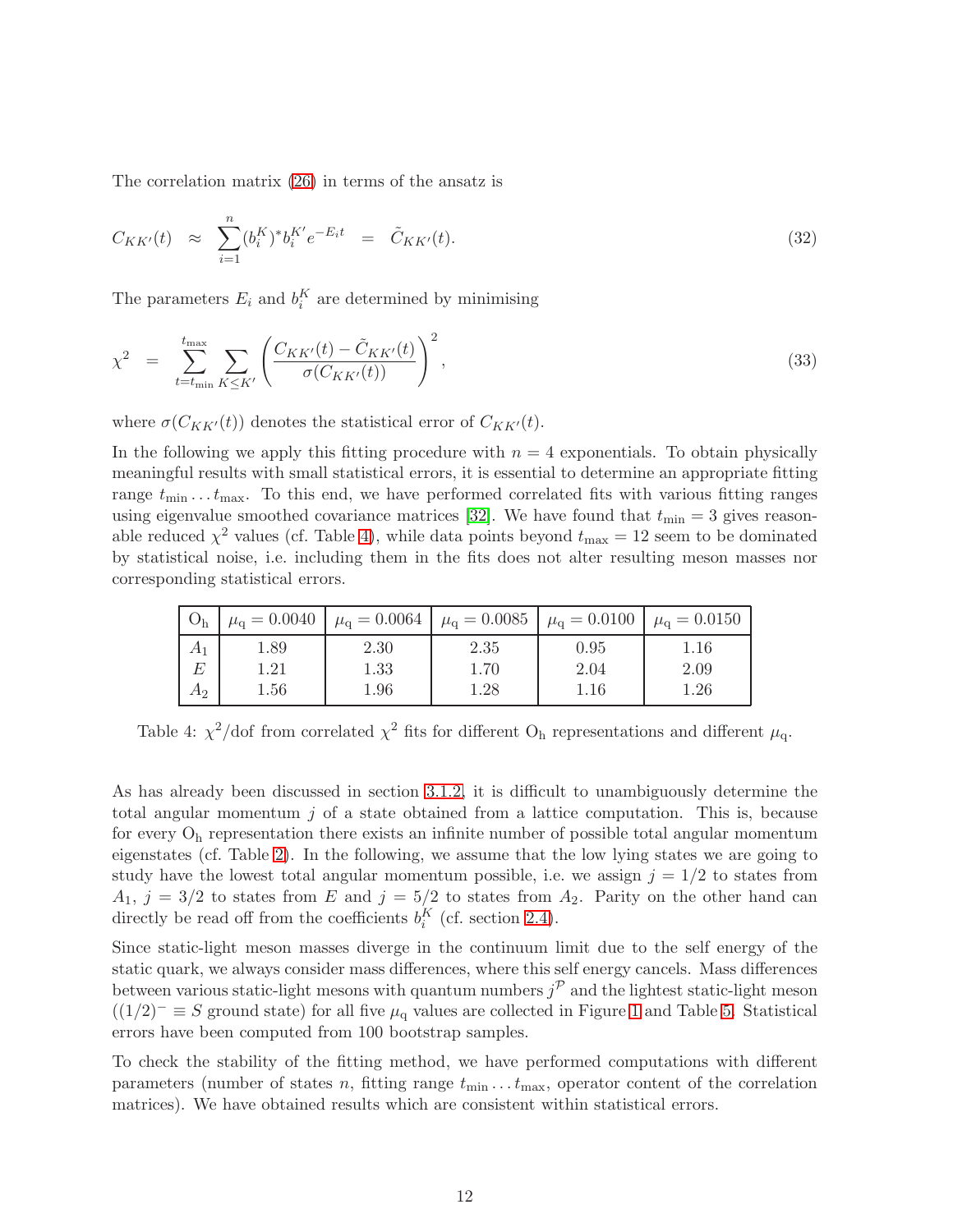| $i^{\mathcal{P}}$                                              | $\mu_{\rm q} = 0.0040$ | $\mu_{\rm q} = 0.0064$ | $\mu_{\rm q} = 0.0085$ | $\mu_{\rm q} = 0.0100$ | $\mu_{\rm q} = 0.0150$ |
|----------------------------------------------------------------|------------------------|------------------------|------------------------|------------------------|------------------------|
| $(1/2)^{-,*}$<br>$\equiv S^*$<br>$(1/2)^{+} \equiv P_{-}$      | 777(17)<br>389(16)     | 808(19)<br>428(12)     | 839(22)<br>447(10)     | 780(34)<br>456(17)     | 782(32)<br>495(16)     |
| $(3/2)^{+}$<br>$\equiv$ $P_{+}$<br>$(3/2)^{-}$<br>$\equiv D_+$ | 473(10)<br>813(24)     | 496(8)<br>828(19)      | 488(7)<br>833(16)      | 486(12)<br>861(27)     | 479(14)<br>858(21)     |
| $(5/2)^{-}$<br>$\equiv D_+$<br>$(5/2)^{+}$<br>$\equiv$ $F_{+}$ | 823(24)<br>1134(35)    | 887(14)<br>1205(27)    | 887(15)<br>1173(24)    | 862(24)<br>1136(34)    | 846(42)<br>1205(28)    |

<span id="page-13-1"></span>Table 5: static-light mass differences  $m(j^{\mathcal{P}}) - m(S)$  in MeV for different  $\mu_{q}$ .



<span id="page-13-0"></span>Figure 1: static-light mass differences linearly extrapolated to the physical  $u/d$  quark mass and the physical s quark mass.

#### 3.4 Extrapolation to physical light quark masses

We linearly extrapolate our static-light mass differences in  $(m_{PS})^2$  to the physical  $u/d$  quark mass ( $m_{PS} = 135 \text{ MeV}$ ) and the physical s quark mass (taken here as  $m_{PS} = 700 \text{ MeV}$ ). Results are shown in Figure [1](#page-13-0) and Table [6.](#page-14-1) We also list the corresponding  $\chi^2$ /dof values indicating that straight lines are acceptable for extrapolation. A more thorough study using extrapolations based on chiral effective theories will be attempted when we are able to extract the continuum limit of our results at each light quark mass value.

Note that we consider the unitary sector, where valence quarks and sea quarks are of the same mass. For the s quark extrapolated results this implies a sea of two degenerate s instead of a sea of  $u$  and  $d$ . If the sea-quark mass dependence of our spectra is small, as usually assumed, then our results will be a good estimate of the physical static-strange meson spectrum. This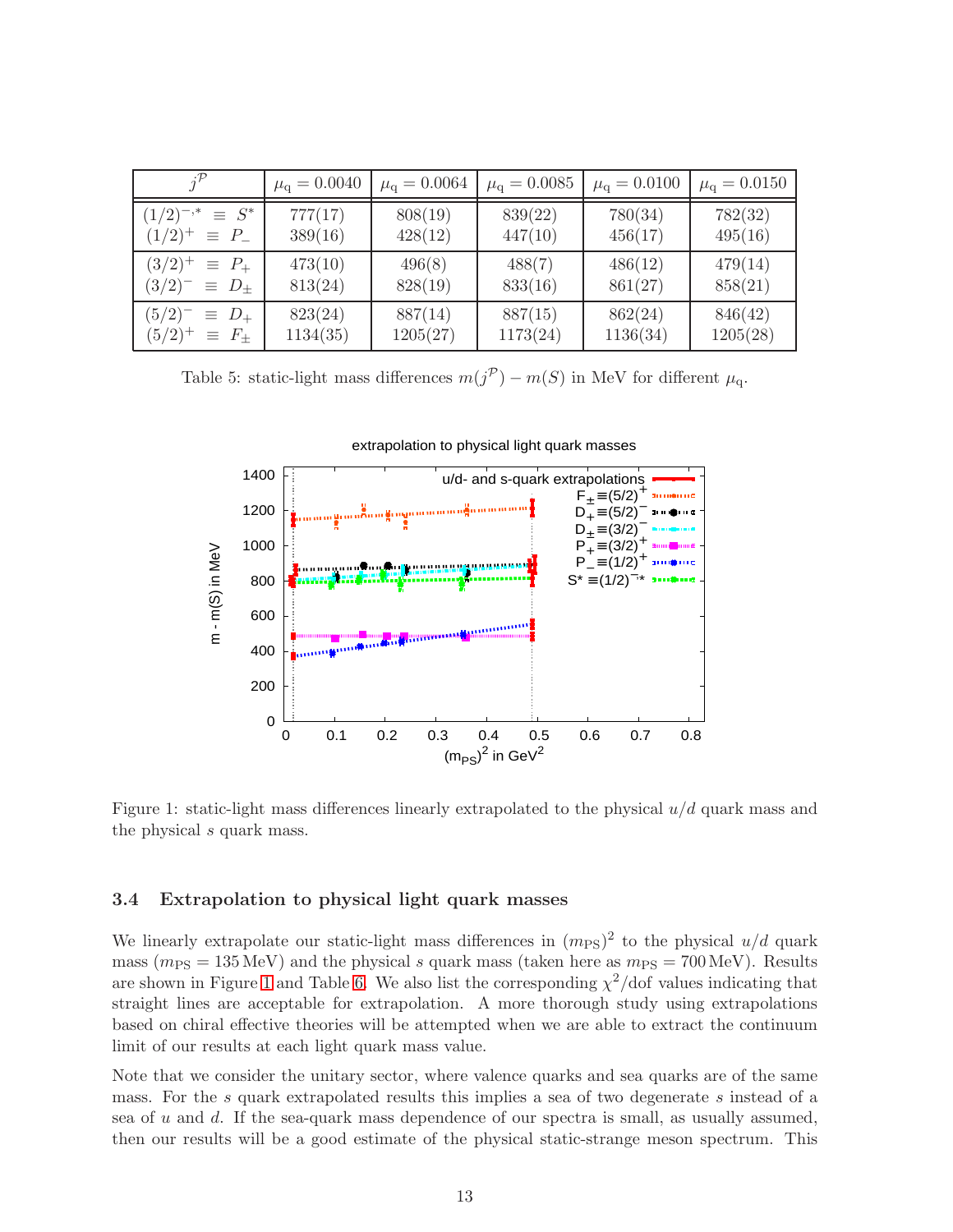|                            | $u/d$ quark extrapolation:<br>$m(j^{\mathcal{P}}) - m(S)$ in MeV | s quark extrapolation:<br>$m(j^{\mathcal{P}}) - m(S)$ in MeV | $\chi^2/\text{dof}$ |
|----------------------------|------------------------------------------------------------------|--------------------------------------------------------------|---------------------|
| $(1/2)^{-,*} \equiv S^*$   | 791(23)                                                          | 816(43)                                                      | 1.82                |
| $(1/2)^{+} \equiv P_{-}$   | 371(16)                                                          | 554(23)                                                      | 0.44                |
| $(3/2)^{+} \equiv P_{+}$   | 487(11)                                                          | 486(19)                                                      | 1.22                |
| $(3/2)^{-} \equiv D_{\pm}$ | 804(23)                                                          | 887(33)                                                      | 0.21                |
| $(5/2)^{-} \equiv D_{+}$   | 864(27)                                                          | 894(50)                                                      | 2.24                |
| $(5/2)^{+} \equiv F_{+}$   | 1149(33)                                                         | 1215(44)                                                     | 1.40                |

<span id="page-14-1"></span>Table 6: static-light mass differences linearly extrapolated to the physical u/d quark mass and the physical s quark mass.

limitation can be removed, in principle, by performing similar computations on  $N_f = 2 + 1 + 1$ flavour gauge configurations, which are currently being produced by ETMC [\[33\]](#page-20-2).

We have performed a similar extrapolation for the mass difference of the  $P$  wave states. When extrapolating to the physical  $u/d$  quark mass, we find  $m(P_+) - m(P_-) = 117(17)$  MeV, i.e. the  $P_-\equiv (1/2)^+$  state is lighter than the  $P_+\equiv (3/2)^+$  as usually expected. When increasing the mass of the light quark, we observe a reversal of this level ordering,  $m(P_{-})-m(P_{+}) = 71(23)$  MeV at the physical s quark mass. It will be interesting to study this in the continuum limit, in particular since such a reversal is predicted by certain phenomenological models [\[12,](#page-18-11) [13,](#page-18-12) [14,](#page-19-0) [15\]](#page-19-1).

In principle, our excited states could be two-particle states since we have dynamical sea quarks. In practice, the two-particle state is expected to be weakly coupled to the operators we use (which are constructed assuming one particle states). Some exploration of transitions to two particle static-light mesons has been made which confirms this expectation [\[31\]](#page-20-0).

## <span id="page-14-0"></span>4 Predictions for  $B$  and  $B<sub>s</sub>$  mesons

To make predictions regarding the spectrum of  $B$  and  $B_s$  mesons, we interpolate between the static-light lattice results obtained in the previous section and experimental results for charmed mesons<sup>[2](#page-14-2)</sup> [\[11\]](#page-18-10). To this end, we assume a linear dependence in  $1/m_Q$ , where  $m_Q$  is the mass of the heavy quark. This interpolation introduces a possible systematic error, which, however, we consider to be smaller than the systematic errors coming from the continuum limit, the extrapolation to light quarks and the treatment of the strange sea. The most important of these systematic errors is that involved in the continuum limit and that will be quantified when we have results at finer lattice spacings.

<span id="page-14-2"></span><sup>&</sup>lt;sup>2</sup>For the states B, D,  $D^*$ ,  $D_0^*$  and  $D_2^*$  experimental results for charged as well as for uncharged mesons exist. We use the average in the following.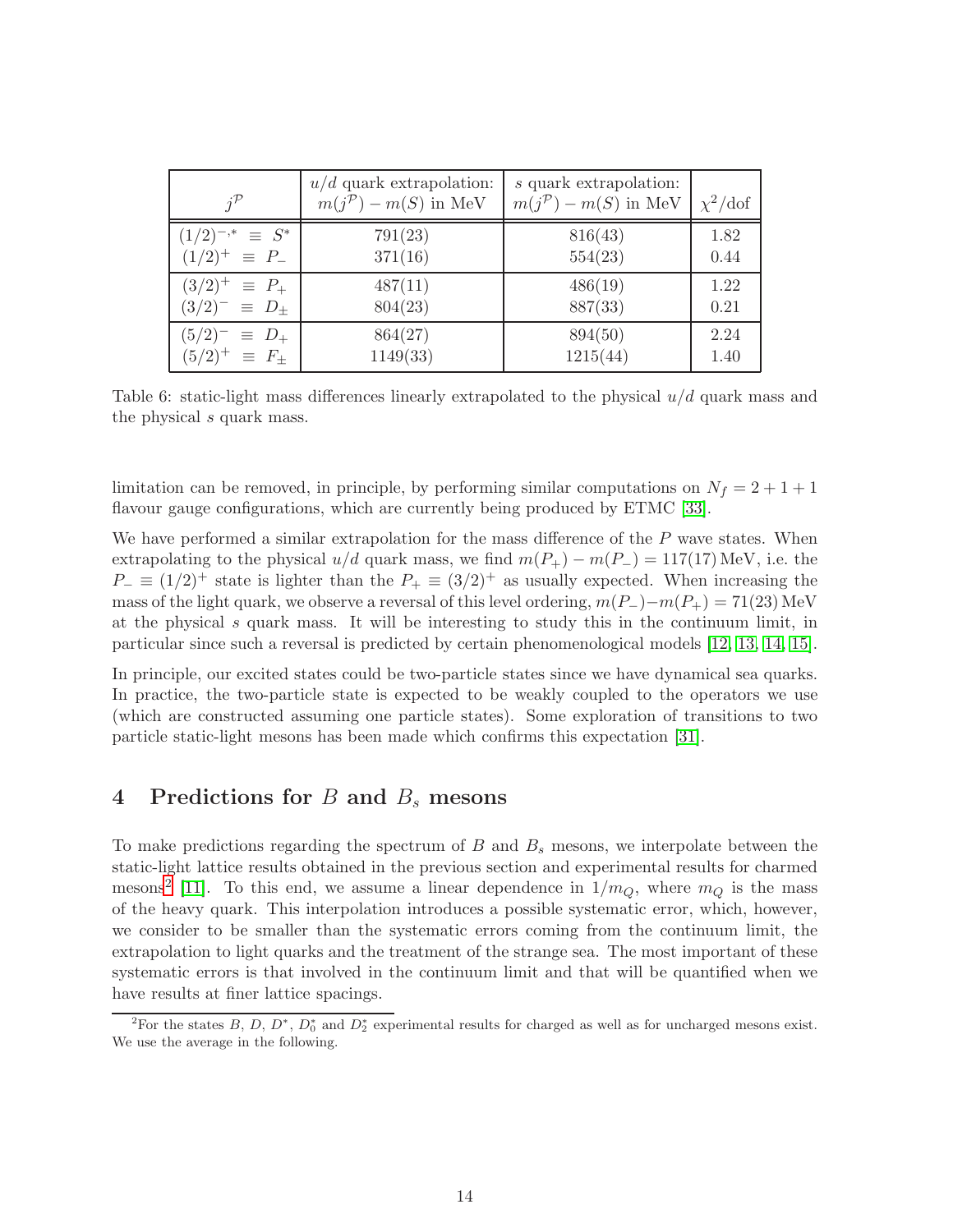#### 4.1 B mesons

Results of the interpolation between our  $u/d$  extrapolated P wave lattice results and experimental results on D mesons are shown in Figure [2a](#page-16-0) and Table [7.](#page-15-0)

- To predict  $m(B_0^*) m(B)$  and  $m(B_1^*) m(B)$ , we interpolate between our static spin degenerate  $P_ - \equiv (1/2)^+$  state, i.e.  $m(P_-) - m(S)$ , and experimental data on  $m(D_0^*) - m(D)$  and  $m(D_1(2430)^0) - m(D)$ .
- To predict  $m(B_1) m(B)$  and  $m(B_2^*) m(B)$ , we interpolate between our static spin degenerate  $P_+ \equiv (3/2)^+$  state, i.e.  $m(P_+) - m(S)$ , and experimental data on  $m(D_1(2420)^0) - m(D)$  and  $m(D_2^*) - m(D)$ . Here we assign the  $D_1^0$  states assuming that states with similar widths belong to the same multiplet.
- The line labeled " $S \equiv (1/2)^{-n}$  in Figure [2a](#page-16-0) shows that  $m(B^*) m(B)$  is lighter by a factor of  $\approx m_c/m_b$  than  $m(D^*) - m(D)$  indicating that a straight line is a suitable ansatz for interpolation and that the estimate of  $m_c/m_b = 0.3$  [\[11\]](#page-18-10) is reasonable.
- A comparison with experimental results from CDF and DØ [\[34,](#page-20-3) [35\]](#page-20-4) on  $m(B_1)-m(B)$  and  $m(B_2^*) - m(B)$  shows that our lattice results are larger by  $\approx 10\%$  (cf. Table [7\)](#page-15-0). There is another resonance listed in [\[11\]](#page-18-10) with unknown quantum numbers  $J^{\mathcal{P}}$ ,  $m(B_J^*) - m(B)$ , which is rather close to our  $m(B_0^*) - m(B)$  and  $m(B_1^*) - m(B)$  results. For a conclusive comparison it will be necessary to study the continuum limit, which will be part of an upcoming publication.

|                                        | $m - m(B)$ in MeV                      |                  |                  |            |                                                    | $m - m(B_s)$ in MeV                      |                  |        |            |
|----------------------------------------|----------------------------------------|------------------|------------------|------------|----------------------------------------------------|------------------------------------------|------------------|--------|------------|
| state                                  | lattice                                | CDF              | DØ               | <b>PDG</b> | state                                              | lattice                                  | CDF              | DØ     | <b>PDG</b> |
| $B_0^*$<br>$B_1^*$<br>$B_1$<br>$B_2^*$ | 413(19)<br>428(19)<br>508(8)<br>519(8) | 454(5)<br>458(6) | 441(4)<br>467(4) |            | $B_{s0}^*$<br>$B_{s1}^*$<br>$B_{s1}$<br>$B_{s2}^*$ | 493(16)<br>535(16)<br>510(13)<br>521(13) | 463(1)<br>473(1) | 473(2) |            |
| $B_J^*$                                |                                        |                  |                  | 418(8)     | $B_{sJ}^*$                                         |                                          |                  |        | 487(16)    |

<span id="page-15-0"></span>Table 7: lattice and experimental results for  $P$  wave  $B$  and  $B_s$  states. Errors on lattice results are statistical only.

#### 4.2  $B_s$  mesons

For  $B_s$  mesons we proceed in the same way as for B mesons, using our s quark extrapolated static-light lattice results and experimental results on  $D_s$  mesons (cf. Figure [2b](#page-16-0) and Table [7\)](#page-15-0).

• To predict  $m(B_{s0}^*) - m(B_s)$  and  $m(B_{s1}^*) - m(B_s)$ , we interpolate between our static spin degenerate  $P_ = (1/2)^+$  state, i.e.  $m(P_-) - m(S)$ , and experimental data on  $m(D_{s0}^*) - m(D_s)$  and  $m(D_{s1}(2460)) - m(D_s)$ .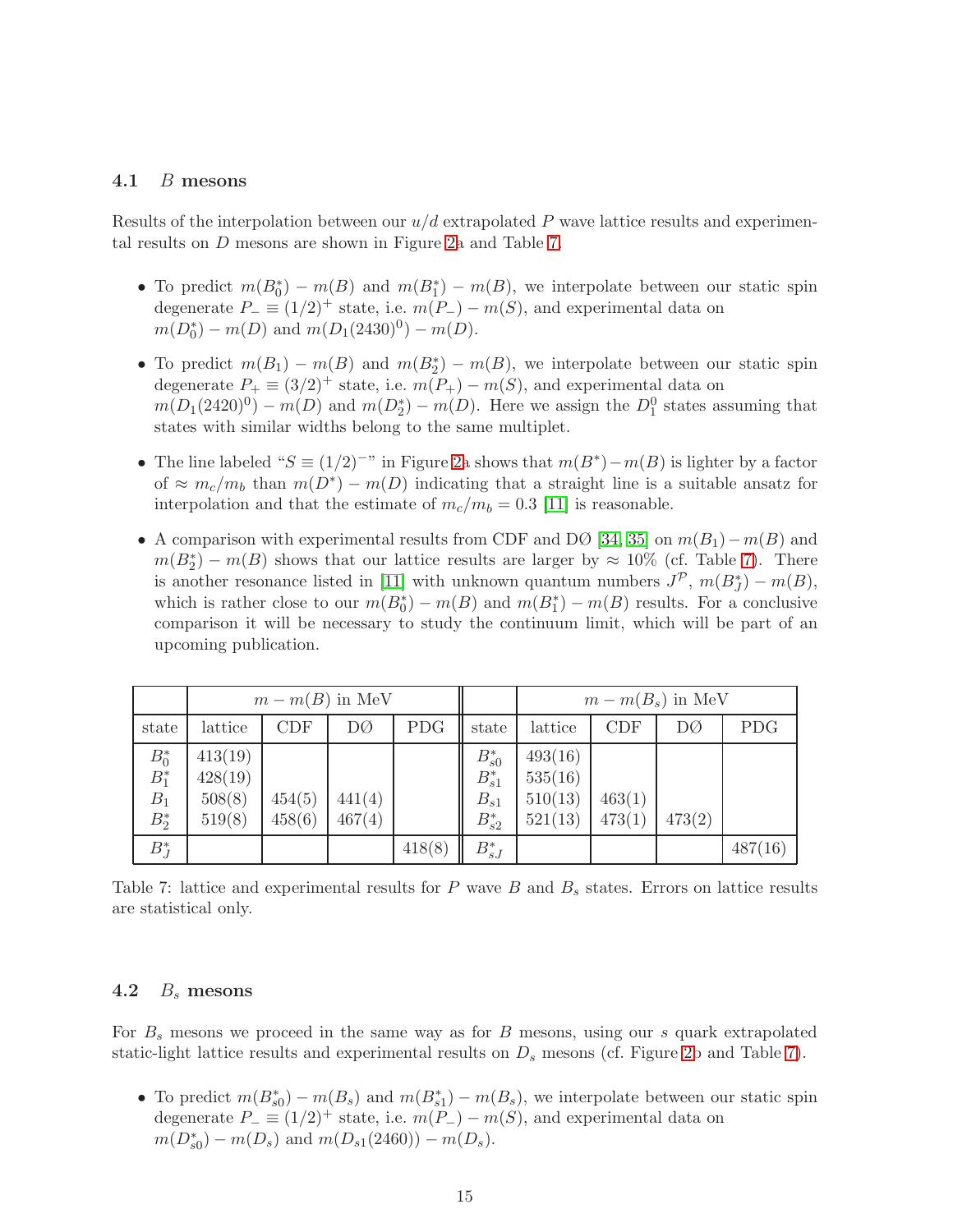

a) Excited B meson masses

<span id="page-16-0"></span>Figure 2: Static-light mass differences linearly interpolated to the physical b quark mass.

• To predict  $m(B_{s1}) - m(B_s)$  and  $m(B_{s2}) - m(B_s)$ , we interpolate between our static spin degenerate  $P_+ \equiv (3/2)^+$  state, i.e.  $m(P_+) - m(S)$ , and experimental data on  $m(D_{s1}(2536))-m(D_s)$  and  $m(D_{s2})-m(D_s)$ . This time we assign the  $D_{s1}$  states according to the expectation that the splitting between  $D_{s1}$ (" $j = 3/2$ ") and  $D_{s2}$  is roughly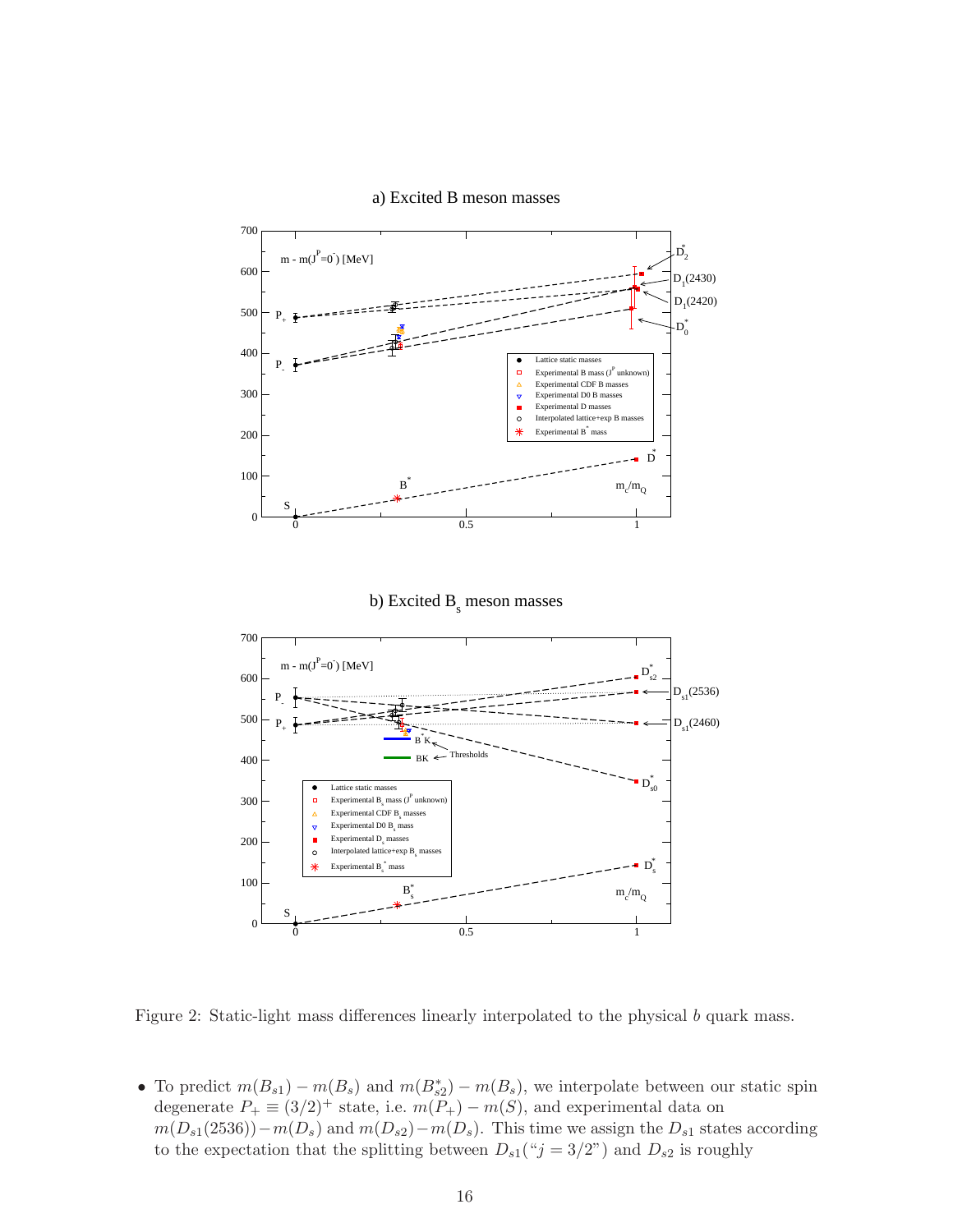$m_b/m_c \approx 3.3$  times larger than that between  $B_{s1}$  and  $B_{s2}^*$ , which is according to [\[36\]](#page-20-5) approximately 10 MeV. We also illustrate the opposite assignment in Figure [2b](#page-16-0) for completeness.

- The line labeled " $S \equiv (1/2)^{-n}$  in Figure [2b](#page-16-0) shows that  $m(B_s^*) m(B_s)$  is lighter by a factor of  $\approx m_c/m_b$  than  $m(D_s^*) - m(D_s)$  indicating that a straight line is a suitable ansatz for interpolation and that the estimate of  $m_c/m_b = 0.3$  [\[11\]](#page-18-10) is reasonable.
- A comparison with experimental results from CDF and DØ [\[36,](#page-20-5) [37\]](#page-20-6) on  $m(B_1) m(B^0)$ and  $m(B_2^*) - m(B^0)$  shows that our lattice results are larger by  $\approx 10\%$  (cf. Table [7\)](#page-15-0). There is another resonance listed in [\[11\]](#page-18-10) with unknown quantum numbers  $J^{\mathcal{P}}$ ,  $m(B^*_{sJ}) - m(B_s)$ , which is rather close to our  $m(B_{s0}^*) - m(B_s)$  result. For a conclusive comparison it will be necessary to study the continuum limit, which will be part of an upcoming publication.
- We also plot the  $BK$  and  $B*K$  thresholds in Figure [2b](#page-16-0). The fact that our lattice results on the P wave states  $B_{s0}^*$ ,  $B_{s1}^*$ ,  $B_{s1}$  and  $B_{s2}^*$  are larger indicates that corresponding decays are energetically allowed. Therefore, one should expect that these states may have a larger width compared to the corresponding excited  $D_s$  states.

### <span id="page-17-0"></span>5 Conclusions

We have explored the low lying static-light meson spectrum using  $N_f = 2$  flavours of sea quarks with Wtm lattice QCD. We have presented results for total angular momentum of the light degrees of freedom  $j = 1/2$ ,  $j = 3/2$  and  $j = 5/2$  and for parity  $\mathcal{P} = +$  and  $\mathcal{P} = -$ . The lattice spacing is  $a = 0.0855(5)$  fm and we have considered five different values for the light quark mass corresponding to  $300 \,\mathrm{MeV} \lesssim m_\mathrm{PS} \lesssim 600 \,\mathrm{MeV}$ .

We have extrapolated our results in  $(m_{PS})^2$  both to the physical  $u/d$  quark mass and to the physical s quark mass. Moreover, we used experimental results from  $D$  and  $D<sub>s</sub>$  mesons to interpolate in the heavy quark mass from the static case to the physical b quark mass. We are able to predict the spectrum of excited  $B$  and  $B_s$  mesons from first principles. Our formalism has lattice artifacts of order  $a^2$  and we shall be able to control these in future work by studying smaller a values. Comparing our current predictions to available experimental results, we find agreement up to 10% with P wave B and  $B_s$  mesons.

Throughout this paper we have considered the unitary sector, where valence quarks and sea quarks are of the same mass. Particularly for our  $B_s$  results, this implies a sea of two degenerate s instead of a sea of  $u$  and  $d$ . We plan to improve this by performing similar computations on  $N_f = 2 + 1 + 1$  flavour gauge configurations, which are currently produced by ETMC. Another important issue in the near future will be an investigation of the continuum limit, which amounts to considering other values for the lattice spacing. Such a study will be necessary for a conclusive comparison between lattice results and experimental results for  $B$  and  $B<sub>s</sub>$  mesons. We also plan to compute static-light decay constants and to make a detailed comparison with chiral effective Lagrangians.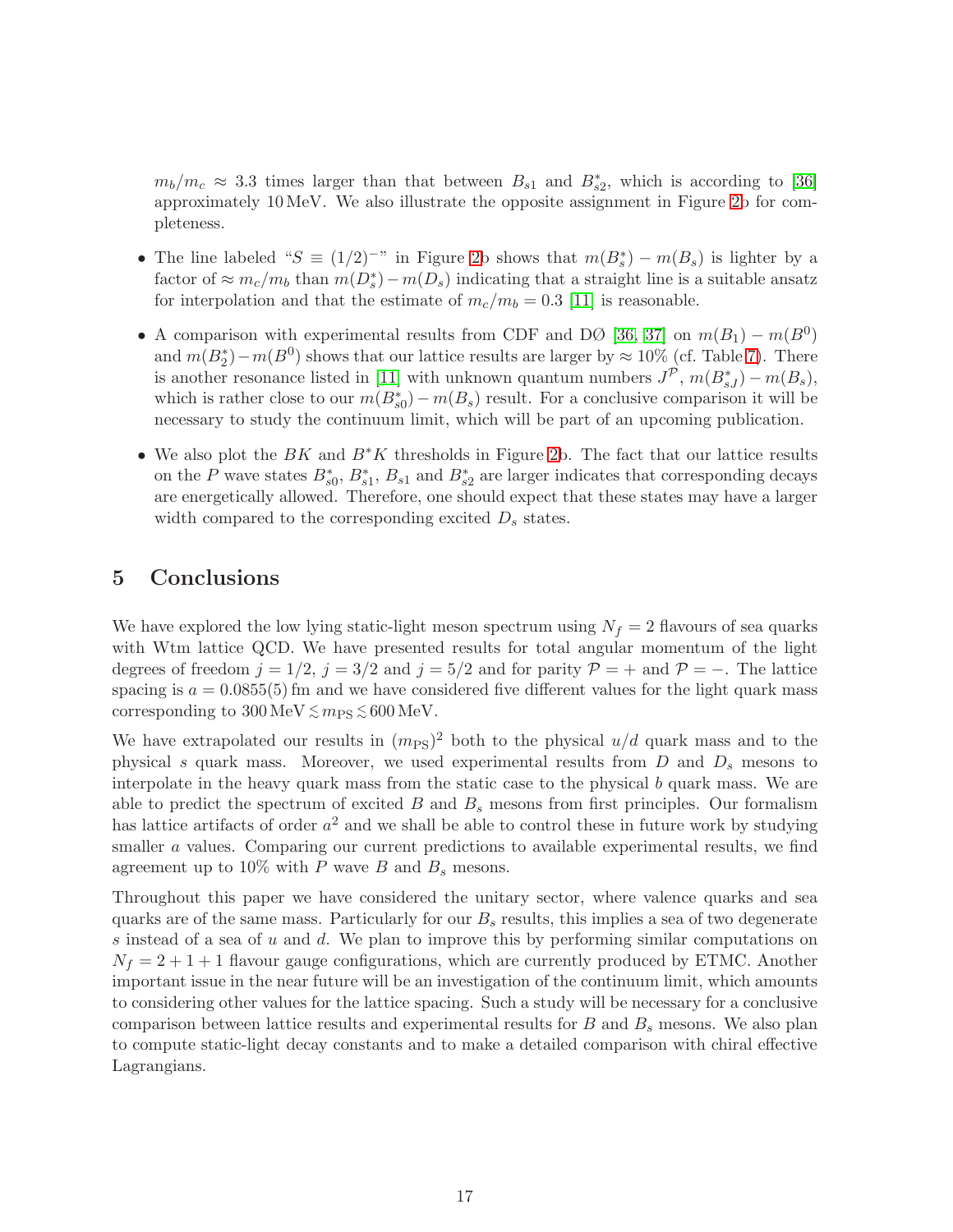### Acknowledgments

MW would like to thank Carsten Urbach for help in retrieving and handling ETMC gauge configurations. Moreover, we acknowledge useful discussions with Benoit Blossier, Tommy Burch, Vladimir Galkin, Christian Hagen, Rainer Sommer and Carsten Urbach. This work has been supported in part by the DFG Sonderforschungsbereich/Transregio SFB/TR9-03.

# <span id="page-18-0"></span>References

- [1] C. Michael and J. Peisa [UKQCD Collaboration], "Maximal variance reduction for stochastic propagators with applications to the static quark spectrum," Phys. Rev. D 58, 034506 (1998) [\[arXiv:hep-lat/9802015\]](http://arXiv.org/abs/hep-lat/9802015).
- <span id="page-18-1"></span>[2] A. M. Green, J. Koponen, C. McNeile, C. Michael and G. Thompson [UKQCD Collaboration], "Excited B mesons from the lattice," Phys. Rev. D 69, 094505 (2004) [\[arXiv:hep-lat/0312007\]](http://arXiv.org/abs/hep-lat/0312007).
- <span id="page-18-3"></span><span id="page-18-2"></span>[3] T. Burch and C. Hagen, "Domain decomposition improvement of quark propagator estimation," Comput. Phys. Commun. 176, 137 (2007) [\[arXiv:hep-lat/0607029\]](http://arXiv.org/abs/hep-lat/0607029).
- <span id="page-18-4"></span>[4] J. Koponen, "Energies and radial distributions of  $B_s$  mesons on the lattice," Acta Phys. Polon. B 38, 2893 (2007) [\[arXiv:hep-lat/0702006\]](http://arXiv.org/abs/hep-lat/0702006).
- [5] J. Foley, A. O'Cais, M. Peardon and S. M. Ryan, "Radial and orbital excitations of staticlight mesons," Phys. Rev. D 75, 094503 (2007) [\[arXiv:hep-lat/0702010\]](http://arXiv.org/abs/hep-lat/0702010).
- <span id="page-18-5"></span>[6] J. Koponen [UKQCD Collaboration], "Energies of  $B_s$  meson excited states - a lattice study," [arXiv:0708.2807](http://arXiv.org/abs/0708.2807) [hep-lat].
- <span id="page-18-6"></span>[7] T. Burch, C. Hagen, C. B. Lang, M. Limmer and A. Schafer, "Excitations of singly beautiful hadrons," [arXiv:0809.1103](http://arXiv.org/abs/0809.1103) [hep-lat].
- <span id="page-18-7"></span>[8] K. Jansen, C. Michael, A. Shindler and M. Wagner [ETM Collaboration], "Static-light meson masses from twisted mass lattice QCD," [arXiv:0808.2121](http://arXiv.org/abs/0808.2121) [hep-lat].
- <span id="page-18-8"></span>[9] M. Bochicchio, G. Martinelli, C.R. Allton, C.T Sachrajda and D.B. Carpenter, "Heavy quark spectroscopy on the lattice" Nucl. Phys. B B372, 403, (1992).
- <span id="page-18-9"></span>[10] D. Guazzini, H.B. Meyer and R. Sommer [ALPHA Collaboration] "Non-perturbative renormalisation of the chromo-magnetic operator in heavy quark effective theory and the  $B^* - B$ mass splitting" JHEP 0710, 081 (2007) [\[arXiv:0705.1809](http://arXiv.org/abs/0705.1809) [hep-lat]].
- <span id="page-18-11"></span><span id="page-18-10"></span>[11] W.-M. Yao et al. [Particle Data Group], J. Phys. G 33, 1 (2006) and 2007 partial update for the 2008 edition.
- [12] H. J. Schnitzer, "Spin structure in meson spectroscopy with an effective scalar confinement of quarks," Phys. Rev. D 18, 3482 (1978).
- <span id="page-18-12"></span>[13] H. J. Schnitzer, "Where are the inverted multiplets of meson spectroscopy?," Phys. Lett. B 226 (1989) 171.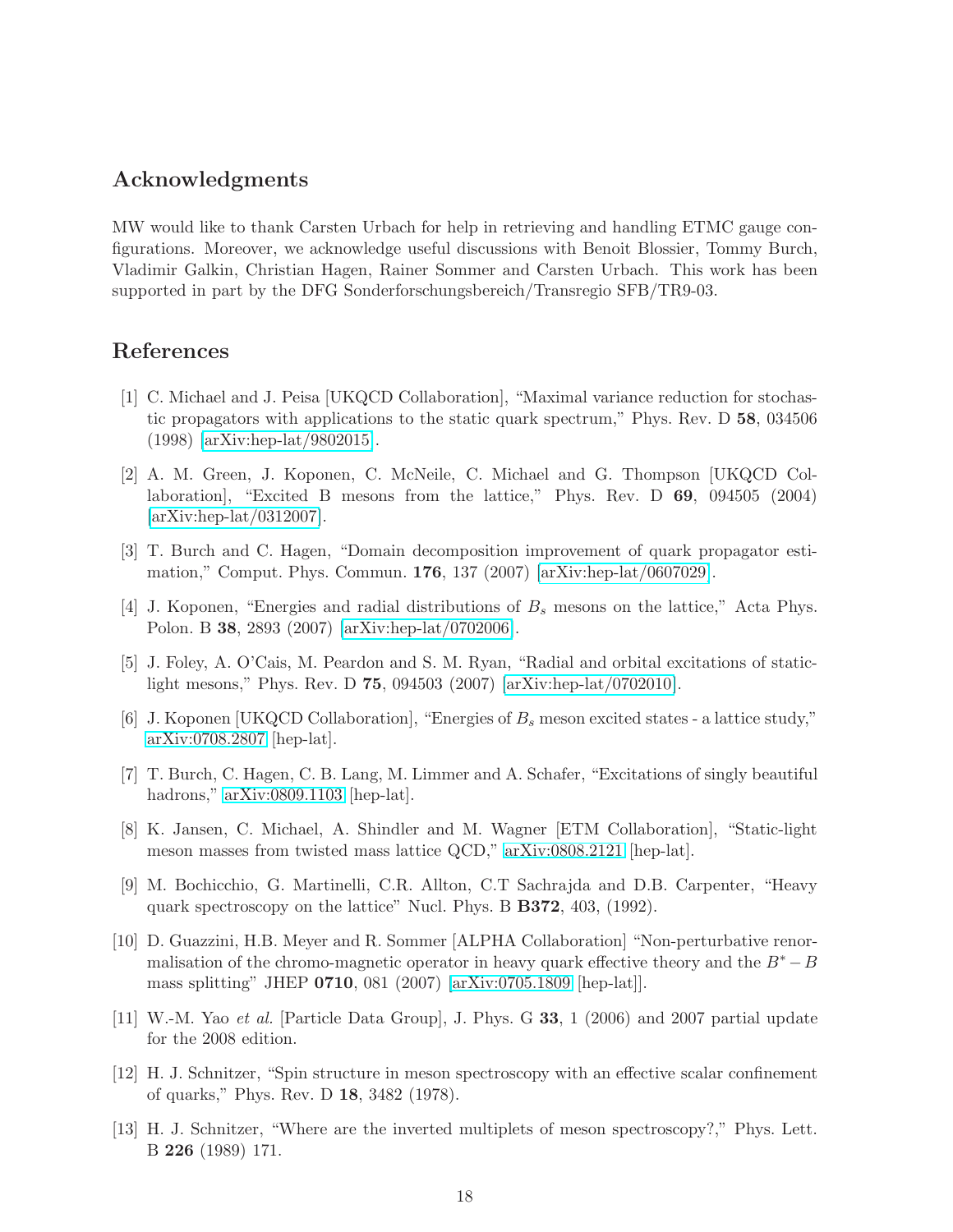- <span id="page-19-0"></span>[14] D. Ebert, V. O. Galkin and R. N. Faustov, "Mass spectrum of orbitally and radially excited heavy-light mesons in the relativistic quark model," Phys. Rev. D 57, 5663 (1998) [Erratumibid. D 59, 019902 (1999)] [\[arXiv:hep-ph/9712318\]](http://arXiv.org/abs/hep-ph/9712318).
- <span id="page-19-2"></span><span id="page-19-1"></span>[15] N. Isgur, "Spin-orbit inversion of excited heavy quark mesons," Phys. Rev. D 57, 4041 (1998).
- <span id="page-19-3"></span>[16] P. Weisz, "Continuum Limit Improved Lattice Action For Pure Yang-Mills Theory. 1," Nucl. Phys. B 212, 1 (1983).
- <span id="page-19-4"></span>[17] R. Frezzotti, P. A. Grassi, S. Sint and P. Weisz [Alpha collaboration], "Lattice QCD with a chirally twisted mass term," JHEP  $0108$ , 058 (2001) [\[arXiv:hep-lat/0101001\]](http://arXiv.org/abs/hep-lat/0101001).
- [18] R. Frezzotti and G. C. Rossi, "Chirally improving Wilson fermions. I: O(a) improvement," JHEP 0408, 007 (2004) [\[arXiv:hep-lat/0306014\]](http://arXiv.org/abs/hep-lat/0306014).
- <span id="page-19-5"></span>[19] A. Shindler, "Twisted mass lattice QCD," Phys. Rept. 461, 37 (2008) [\[arXiv:0707.4093](http://arXiv.org/abs/0707.4093) [hep-lat]].
- <span id="page-19-6"></span>[20] Ph. Boucaud et al. [ETM Collaboration], "Dynamical twisted mass fermions with light quarks," Phys. Lett. B 650, 304 (2007) [\[arXiv:hep-lat/0701012\]](http://arXiv.org/abs/hep-lat/0701012).
- <span id="page-19-8"></span><span id="page-19-7"></span>[21] C. Urbach [ETM Collaboration], "Lattice QCD with two light Wilson quarks and maximally twisted mass," PoS LAT2007, 022 (2007) [\[arXiv:0710.1517](http://arXiv.org/abs/0710.1517) [hep-lat]].
- <span id="page-19-9"></span>[22] Ph. Boucaud et al. [ETM Collaboration], "Dynamical twisted mass fermions with light quarks: simulation and analysis details," [arXiv:0803.0224](http://arXiv.org/abs/0803.0224) [hep-lat].
- <span id="page-19-10"></span>[23] M. Kurth and R. Sommer [ALPHA Collaboration], "Renormalization and  $\mathcal{O}(a)$  improvement of the static axial current," Nucl. Phys. B 597, 488 (2001) [\[arXiv:hep-lat/0007002\]](http://arXiv.org/abs/hep-lat/0007002).
- [24] P. Lacock, C. Michael, P. Boyle and P. Rowland [UKQCD Collaboration], "Orbitally excited and hybrid mesons from the lattice," Phys. Rev. D 54 6997 (1996) [\[arXiv:hep-lat/9605025\]](http://arXiv.org/abs/hep-lat/9605025).
- <span id="page-19-11"></span>[25] M. Albanese et al. [APE Collaboration], "Glueball masses and string tension in lattice QCD," Phys. Lett. B 192, 163 (1987).
- <span id="page-19-13"></span><span id="page-19-12"></span>[26] S. Gusken, "A study of smearing techniques for hadron correlation functions," Nucl. Phys. Proc. Suppl. 17 (1990) 361.
- [27] C. Alexandrou et al. [ETM Collaboration], "Light baryon masses with dynamical twisted mass fermions," Phys. Rev. D 78, 014509 (2008) [\[arXiv:0803.3190](http://arXiv.org/abs/0803.3190) [hep-lat]].
- <span id="page-19-14"></span>[28] A. Hasenfratz and F. Knechtli, "flavour symmetry and the static potential with hypercubic blocking," Phys. Rev. D 64, 034504 (2001) [\[arXiv:hep-lat/0103029\]](http://arXiv.org/abs/hep-lat/0103029).
- <span id="page-19-15"></span>[29] M. Della Morte et al., "Lattice HQET with exponentially improved statistical precision," Phys. Lett. B581, 93, (2004) [\[arXiv:hep-lat/0307021\]](http://arXiv.org/abs/hep-lat/0307021).
- <span id="page-19-16"></span>[30] M. Della Morte, A. Shindler and R. Sommer, "On lattice actions for static quarks," JHEP 0508, 051 (2005) [\[arXiv:hep-lat/0506008\]](http://arXiv.org/abs/hep-lat/0506008).